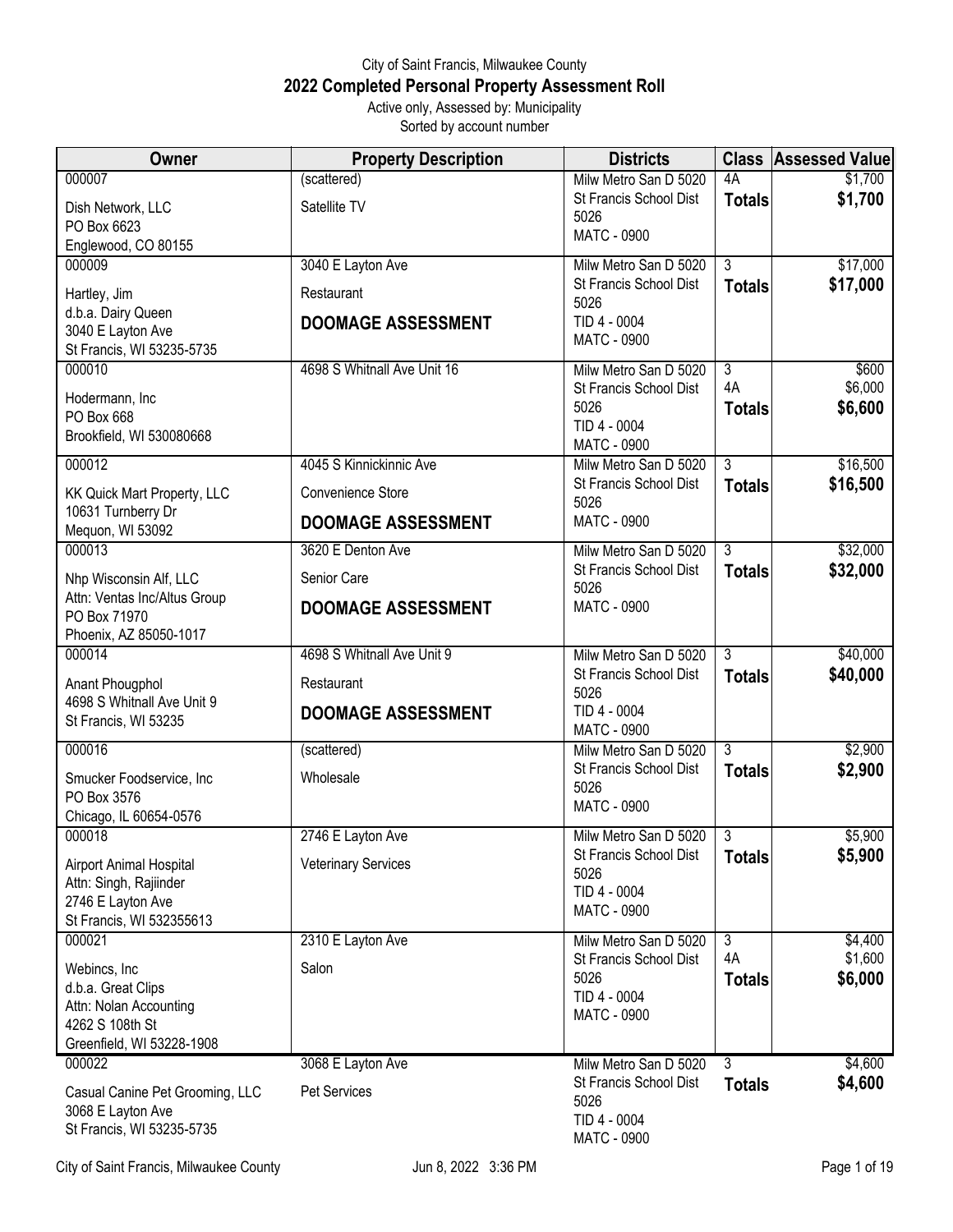| <b>Owner</b>                                     | <b>Property Description</b> | <b>Districts</b>                                |                                 | <b>Class Assessed Value</b> |
|--------------------------------------------------|-----------------------------|-------------------------------------------------|---------------------------------|-----------------------------|
| 002001                                           | 3809 S Kinnickinnic Ave     | Milw Metro San D 5020                           | 3                               | \$1,100                     |
| 414 Laundry -KK, LC                              | Laundromat                  | St Francis School Dist<br>5026                  | 4A<br><b>Totals</b>             | \$400<br>\$1,500            |
| 3809 S Kinnickinnic Ave                          |                             | TID 5 - 0005                                    |                                 |                             |
| St Francis, WI 53235-4200                        |                             | <b>MATC - 0900</b>                              |                                 |                             |
| 002006                                           | 2000 E Layton Ave Unit 120  | Milw Metro San D 5020                           | 4A                              | \$2,200                     |
| A2CL Services, LLC (C552)                        | Laboratory                  | St Francis School Dist<br>5026                  | <b>Totals</b>                   | \$2,200                     |
| Attn: ACL Laboratories                           |                             | MATC - 0900                                     |                                 |                             |
| PO Box 341880<br>Milwaukee, WI 53234-1880        |                             |                                                 |                                 |                             |
| 002500                                           | (scattered)                 | Milw Metro San D 5020                           | $\overline{3}$                  | \$8,300                     |
| ADT, LLC                                         | Services                    | St Francis School Dist                          | <b>Totals</b>                   | \$8,300                     |
| Attn: Property Tax Dept                          |                             | 5026                                            |                                 |                             |
| PO Box 54767                                     |                             | MATC - 0900                                     |                                 |                             |
| Lexington, KY 40555-4767                         |                             |                                                 |                                 |                             |
| 003097                                           | 2730 E Layton Ave           | Milw Metro San D 5020<br>St Francis School Dist | $\overline{3}$<br>4A            | \$22,200<br>\$6,100         |
| Advance Stores Company, Inc.                     | Retail                      | 5026                                            | <b>Totals</b>                   | \$28,300                    |
| Attn: Ryan, LLC<br>PO Box 56607                  |                             | TID 4 - 0004                                    |                                 |                             |
| Atlanta, GA 30343-0607                           |                             | MATC - 0900                                     |                                 |                             |
| 004002                                           | (scattered)                 | Milw Metro San D 5020                           | 4A                              | \$300                       |
| Amerigas Propane, LP                             | Retail                      | St Francis School Dist                          | <b>Totals</b>                   | \$300                       |
| <b>PO Box 798</b>                                |                             | 5026<br><b>MATC - 0900</b>                      |                                 |                             |
| Valley Forge, PA 19482                           |                             |                                                 |                                 |                             |
| 008200                                           | 4102 S Kinnickinnic Ave     | Milw Metro San D 5020<br>St Francis School Dist | $\overline{3}$<br><b>Totals</b> | \$1,800<br>\$1,800          |
| King Pins Tavern                                 | Tavern                      | 5026                                            |                                 |                             |
| Attn: James Babcook<br>4102 S Kinnickinnic Ave   |                             | <b>MATC - 0900</b>                              |                                 |                             |
| St Francis, WI 532355507                         |                             |                                                 |                                 |                             |
| 008246                                           | 3719 S Kinnickinnic Ave     | Milw Metro San D 5020                           | $\overline{3}$                  | \$67,800                    |
| Associated Bank, NA                              | <b>Financial Services</b>   | St Francis School Dist                          | 4A                              | \$7,300                     |
| 433 Main St Stop 8227                            |                             | 5026<br><b>MATC - 0900</b>                      | <b>Totals</b>                   | \$75,100                    |
| Green Bay, WI 54301-5114                         |                             |                                                 |                                 |                             |
| 008320                                           | 2000 E Layton Ave Unit 150  | Milw Metro San D 5020<br>St Francis School Dist | 4A<br><b>Totals</b>             | \$1,400<br>\$1,400          |
| Aurora Pharmacy, Inc #1050                       | Pharmacy                    | 5026                                            |                                 |                             |
| Attn: 2nd Floor Accounting<br>750 W Virginia St  |                             | MATC - 0900                                     |                                 |                             |
| PO Box 341880                                    |                             |                                                 |                                 |                             |
| Milwaukee, WI 53234-1539                         |                             |                                                 |                                 |                             |
| 010000                                           | 1785 E Bolivar Ave          | Milw Metro San D 5020<br>St Francis School Dist | $\overline{3}$<br>4A            | \$4,200<br>\$14,000         |
| Becker Boiler Co, Inc                            | Sales & Service             | 5026                                            | <b>Totals</b>                   | \$18,200                    |
| 1785 E Bolivar Ave<br>St Francis, WI 532355395   | <b>DOOMAGE ASSESSMENT</b>   | TID 4 - 0004                                    |                                 |                             |
|                                                  |                             | MATC - 0900                                     |                                 |                             |
| 012000                                           | 4548 S Whitnall Ave         | Milw Metro San D 5020<br>St Francis School Dist | $\overline{3}$<br><b>Totals</b> | \$100<br>\$100              |
| B&J Carpet Service, Inc                          | Sales & Service             | 5026                                            |                                 |                             |
| Attn: Thomas A Biedrzycki<br>4548 S Whitnall Ave |                             | MATC - 0900                                     |                                 |                             |
| St Francis, WI 53235                             |                             |                                                 |                                 |                             |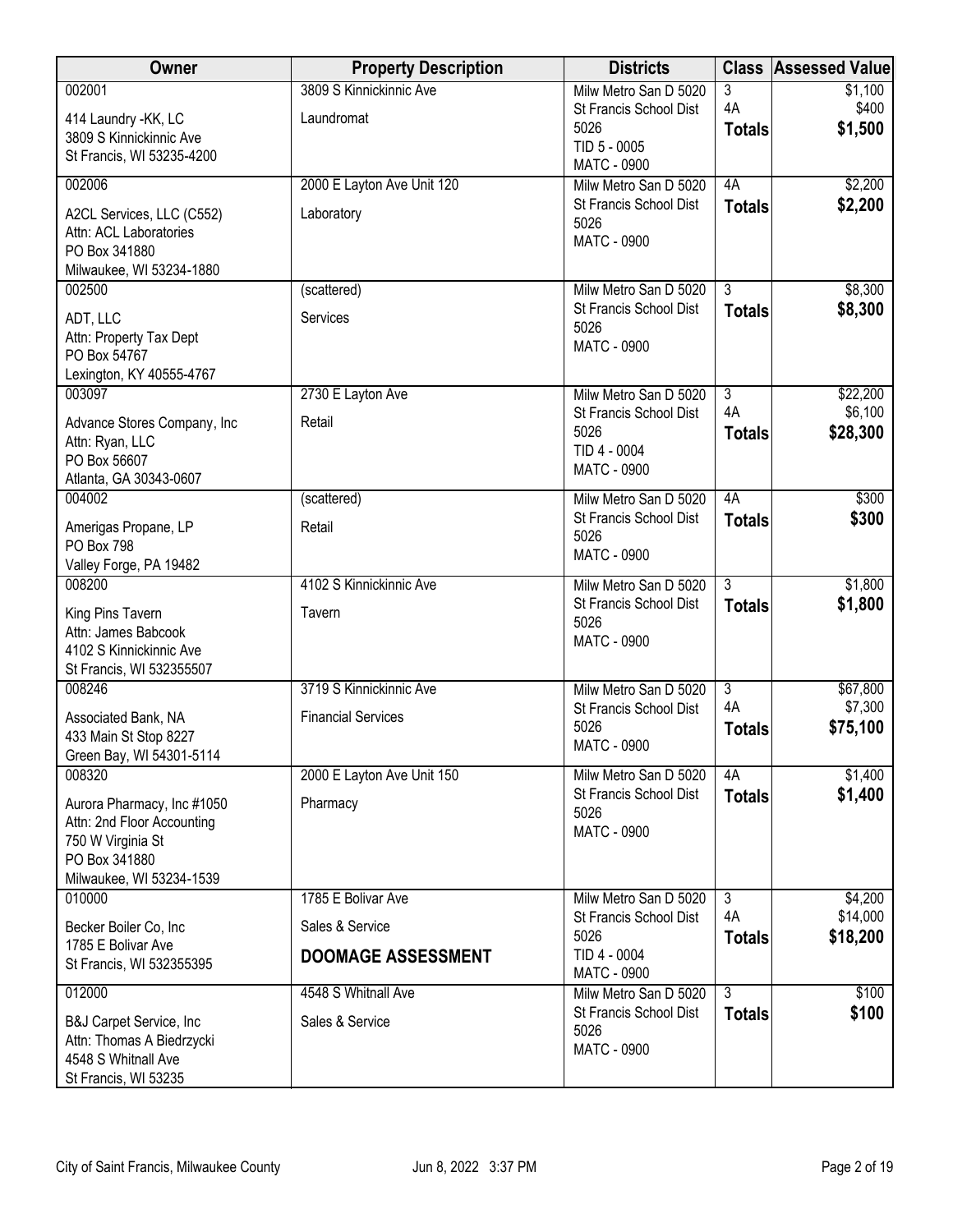| Owner                                                         | <b>Property Description</b> | <b>Districts</b>                                |                | <b>Class Assessed Value</b> |
|---------------------------------------------------------------|-----------------------------|-------------------------------------------------|----------------|-----------------------------|
| 026000                                                        | (scattered)                 | Milw Metro San D 5020                           | 3              | \$8,000                     |
| The Coca-Cola Company                                         | Leasing                     | St Francis School Dist<br>5026                  | <b>Totals</b>  | \$8,000                     |
| PO Box 1734                                                   |                             | <b>MATC - 0900</b>                              |                |                             |
| Fountain Prop Tax -Nat8<br>Atlanta, GA 30301                  |                             |                                                 |                |                             |
| 029000                                                        | 3058 E Layton Ave           | Milw Metro San D 5020                           | $\overline{3}$ | \$36,400                    |
| Cousins Submarine, Inc                                        | Restaurant                  | St Francis School Dist                          | <b>Totals</b>  | \$36,400                    |
| N83 W13400 Leon Rd                                            |                             | 5026                                            |                |                             |
| Menomonee Falls, WI 53051-1555                                |                             | TID 4 - 0004<br>MATC - 0900                     |                |                             |
| 029007                                                        | 4186 S Kinnickinnic Ave     | Milw Metro San D 5020                           | $\overline{3}$ | \$2,400                     |
|                                                               | <b>Limousine Service</b>    | St Francis School Dist                          | 4A             | \$1,400                     |
| Corporate Limousine Service Inc of WI<br>Attn: John Mcdonnell |                             | 5026                                            | <b>Totals</b>  | \$3,800                     |
| 4186 S Kinnickinnic Ave                                       | <b>DOOMAGE ASSESSMENT</b>   | MATC - 0900                                     |                |                             |
| St Francis, WI 532355507                                      |                             |                                                 |                |                             |
| 029600                                                        | 3820 S Pennsylvania Ave     | Milw Metro San D 5020                           | $\overline{3}$ | \$8,300                     |
| Cudahy Kennel Club, Inc                                       | Pet Services                | St Francis School Dist<br>5026                  | <b>Totals</b>  | \$8,300                     |
| Attn: Denise Nelson                                           | <b>DOOMAGE ASSESSMENT</b>   | MATC - 0900                                     |                |                             |
| 2332 S 64th St<br>West Allis, WI 53219                        |                             |                                                 |                |                             |
| 029604                                                        | 3062 E Layton Ave Unit D    | Milw Metro San D 5020                           | $\overline{3}$ | \$2,500                     |
| A Cut of Joy's Hair Gallery                                   | Salon                       | St Francis School Dist                          | 4A             | \$500                       |
| Attn: Elizabeth Bethke                                        |                             | 5026<br>TID 4 - 0004                            | <b>Totals</b>  | \$3,000                     |
| 6607 Greenway #4                                              | <b>DOOMAGE ASSESSMENT</b>   | MATC - 0900                                     |                |                             |
| Greendale, WI 53129<br>029611                                 |                             |                                                 | $\overline{3}$ |                             |
|                                                               | (scattered)                 | Milw Metro San D 5020<br>St Francis School Dist | <b>Totals</b>  | \$8,700<br>\$8,700          |
| DirecTV, LLC                                                  | Satellite TV                | 5026                                            |                |                             |
| Attn: Kroll, LLC<br>PO Box 2789                               |                             | MATC - 0900                                     |                |                             |
| Addison, TX 75001                                             |                             |                                                 |                |                             |
| 029615                                                        | 4432 S Kansas Ave           | Milw Metro San D 5020                           | 4A             | \$300                       |
| Cudahy Paper & Supply                                         | Paper Distributor           | St Francis School Dist<br>5026                  | <b>Totals</b>  | \$300                       |
| 4432 S Kansas Ave                                             | <b>DOOMAGE ASSESSMENT</b>   | TID 4 - 0004                                    |                |                             |
| St Francis, WI 53235-5330                                     |                             | MATC - 0900                                     |                |                             |
| 035000                                                        | 4136 S Kinnickinnic Ave     | Milw Metro San D 5020                           | $\overline{3}$ | \$12,900                    |
| Dobie's Lounge & Restaurant, LLC                              | Restaurant                  | St Francis School Dist<br>5026                  | <b>Totals</b>  | \$12,900                    |
| Attn: Dale A. Doberstein                                      |                             | TID 3 - 0003                                    |                |                             |
| 7444 Hillendale Dr<br>Franklin, WI 53132-8336                 |                             | MATC - 0900                                     |                |                             |
| 035008                                                        | 3934 S Pennsylvania Ave     | Milw Metro San D 5020                           | $\overline{3}$ | \$5,800                     |
| Diamond Electric Ltd                                          | <b>Electrical Services</b>  | St Francis School Dist                          | 4A             | \$100                       |
| 3934 S Pennsylvania Ave                                       |                             | 5026                                            | <b>Totals</b>  | \$5,900                     |
| St Francis, WI 532354647                                      |                             | MATC - 0900                                     |                |                             |
| 035010                                                        | 4698 S Whitnall Ave Unit 17 | Milw Metro San D 5020                           | $\overline{3}$ | \$22,200                    |
| Dollar Tree Stores #2863                                      | Retail                      | St Francis School Dist<br>5026                  | 4A             | \$500<br>\$22,700           |
| PO Box 460389                                                 |                             | TID 4 - 0004                                    | <b>Totals</b>  |                             |
| Dept 120<br>Houston, TX 77056-8389                            |                             | MATC - 0900                                     |                |                             |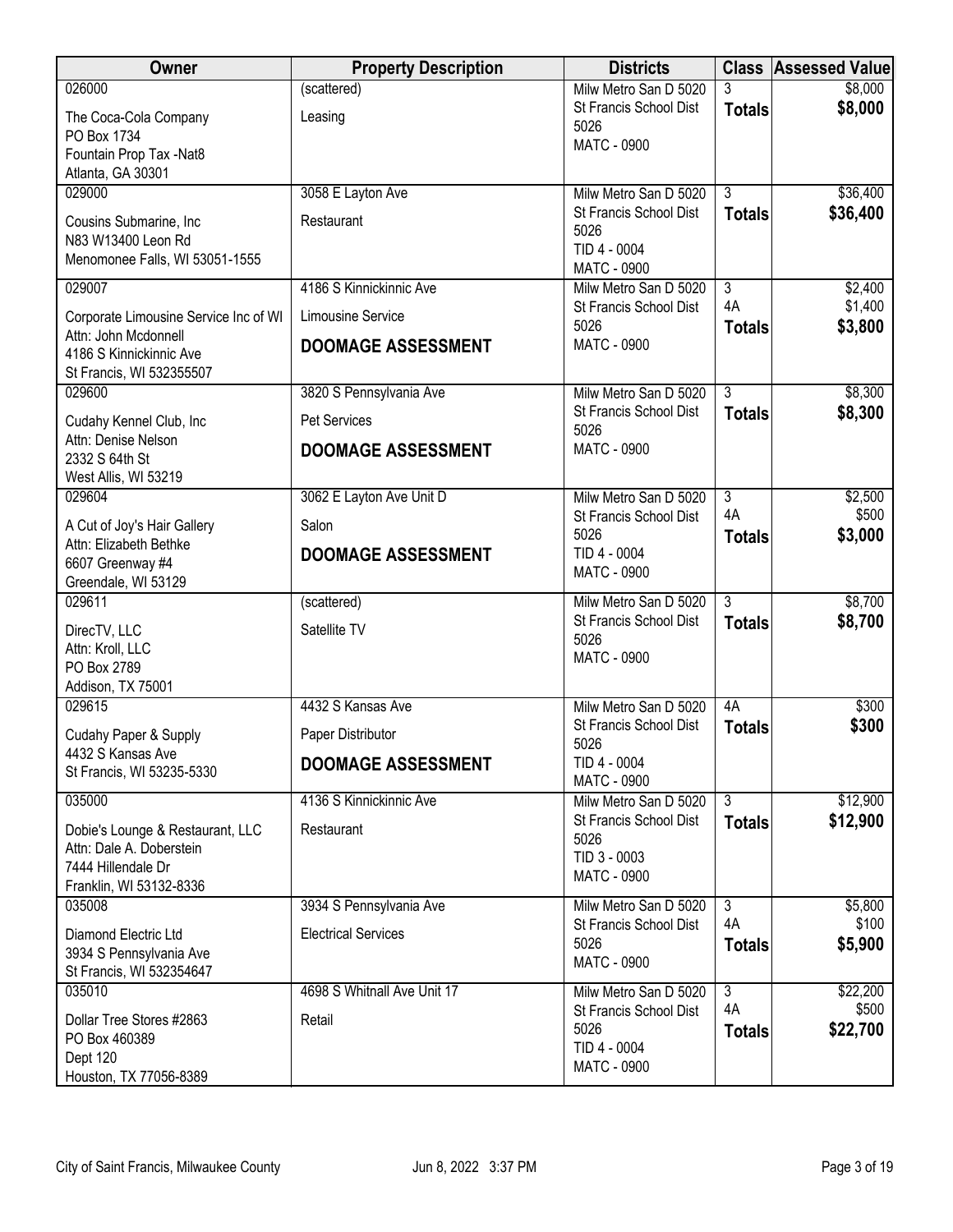| Owner                                                                       | <b>Property Description</b> | <b>Districts</b>                                |                | <b>Class Assessed Value</b> |
|-----------------------------------------------------------------------------|-----------------------------|-------------------------------------------------|----------------|-----------------------------|
| 038067                                                                      | 3921 S Packard Ave          | Milw Metro San D 5020                           | 3              | \$600                       |
| Packard Arms, LLC                                                           | Apartments                  | St Francis School Dist<br>5026                  | 4A             | \$1,600<br>\$2,200          |
| Attn: Ken Sidello                                                           | <b>DOOMAGE ASSESSMENT</b>   | MATC - 0900                                     | <b>Totals</b>  |                             |
| 4864 S 10th St<br>Milwaukee, WI 53221                                       |                             |                                                 |                |                             |
| 040050                                                                      | 4561 S Whitnall Ave         | Milw Metro San D 5020                           | $\overline{3}$ | \$76,700                    |
|                                                                             |                             | St Francis School Dist                          | 4A             | \$100                       |
| Fiduciary Real Estate Development, Inc<br>d.b.a. FRED Ridge View Apartments | Apartments                  | 5026                                            | <b>Totals</b>  | \$76,800                    |
| 789 N Water St #200                                                         |                             | <b>MATC - 0900</b>                              |                |                             |
| Milwaukee, WI 53202                                                         |                             |                                                 |                |                             |
| 043106                                                                      | 2000 E Cora Ave             | Milw Metro San D 5020                           | $\overline{3}$ | \$1,500                     |
| Gordie's Tavern                                                             | Tavern                      | St Francis School Dist<br>5026                  | <b>Totals</b>  | \$1,500                     |
| Attn: Pierce, Gordon                                                        | <b>DOOMAGE ASSESSMENT</b>   | <b>MATC - 0900</b>                              |                |                             |
| 2807 E Whitaker Ave<br>St Francis, WI 53235                                 |                             |                                                 |                |                             |
| 044002                                                                      | 4698 S Whitnall Ave Unit 14 | Milw Metro San D 5020                           | $\overline{3}$ | \$7,800                     |
| H & R Block Eastern Enterprises, Inc.                                       | <b>Tax Prep Services</b>    | St Francis School Dist                          | 4A             | \$6,400                     |
| Attn: PP Tax #46753                                                         |                             | 5026                                            | <b>Totals</b>  | \$14,200                    |
| One H&R Block Way                                                           |                             | TID 4 - 0004<br>MATC - 0900                     |                |                             |
| Kansas City, MO 64105                                                       |                             |                                                 |                |                             |
| 047514                                                                      | 1785 E Bolivar Ave          | Milw Metro San D 5020<br>St Francis School Dist | $\overline{3}$ | \$1,400                     |
| Gordon Flesch Company Inc/GFC                                               | Leasing                     | 5026                                            | <b>Totals</b>  | \$1,400                     |
| Leasing<br>2675 Research Park Dr                                            |                             | TID 4 - 0004                                    |                |                             |
| Madison, WI 53711                                                           |                             | MATC - 0900                                     |                |                             |
| 047530                                                                      | 3050 E Layton Ave           | Milw Metro San D 5020                           | $\overline{3}$ | \$9,500                     |
| Greg's True Value Hardware, Inc                                             | Retail                      | St Francis School Dist                          | 4A             | \$3,200                     |
| Attn: Greg Schlecht                                                         |                             | 5026                                            | <b>Totals</b>  | \$12,700                    |
| 3050 E Layton Ave                                                           | <b>DOOMAGE ASSESSMENT</b>   | TID 4 - 0004<br>MATC - 0900                     |                |                             |
| St Francis, WI 53235                                                        |                             |                                                 | $\overline{3}$ |                             |
| 049500                                                                      | 4698 S Whitnall Ave         | Milw Metro San D 5020<br>St Francis School Dist | <b>Totals</b>  | \$1,600<br>\$1,600          |
| Hallmark Marketing Company, LLC                                             | Leasing                     | 5026                                            |                |                             |
| Attn: Tax #407<br>PO Box 419479                                             |                             | TID 4 - 0004                                    |                |                             |
| Kansas City, MO 641416479                                                   |                             | <b>MATC - 0900</b>                              |                |                             |
| 049610                                                                      | 4698 S Whitnall Ave Unit 11 | Milw Metro San D 5020                           | 3              | \$139,100                   |
| Harbor Freight Tools Usa Inc #142                                           | Retail                      | St Francis School Dist                          | 4A             | \$8,500                     |
| Attn: Ryan LLC                                                              |                             | 5026<br>TID 4 - 0004                            | <b>Totals</b>  | \$147,600                   |
| PO Box 4900                                                                 |                             | MATC - 0900                                     |                |                             |
| Dept 570<br>Scottsdale, AZ 85261                                            |                             |                                                 |                |                             |
| 050000                                                                      | 1700 E Bolivar Ave          | Milw Metro San D 5020                           | $\overline{3}$ | \$400                       |
| Hauke's Floral N More                                                       | Retail                      | St Francis School Dist                          | 4A             | \$100                       |
| Attn: Hauke, Tom                                                            |                             | 5026                                            | <b>Totals</b>  | \$500                       |
| 1700 E Bolivar Ave                                                          |                             | TID 4 - 0004<br>MATC - 0900                     |                |                             |
| St Francis, WI 53235-5311                                                   |                             |                                                 |                |                             |
| 050001                                                                      | 1700 E Bolivar Ave          | Milw Metro San D 5020                           | 3<br>4A        | \$1,800<br>\$100            |
| Tom Hauke Trucking, Inc                                                     | Trucking                    | St Francis School Dist<br>5026                  | <b>Totals</b>  | \$1,900                     |
| Attn: Tom Hauke                                                             |                             | TID 4 - 0004                                    |                |                             |
| 1700 E Bolivar Ave<br>St Francis, WI 53235-5311                             |                             | MATC - 0900                                     |                |                             |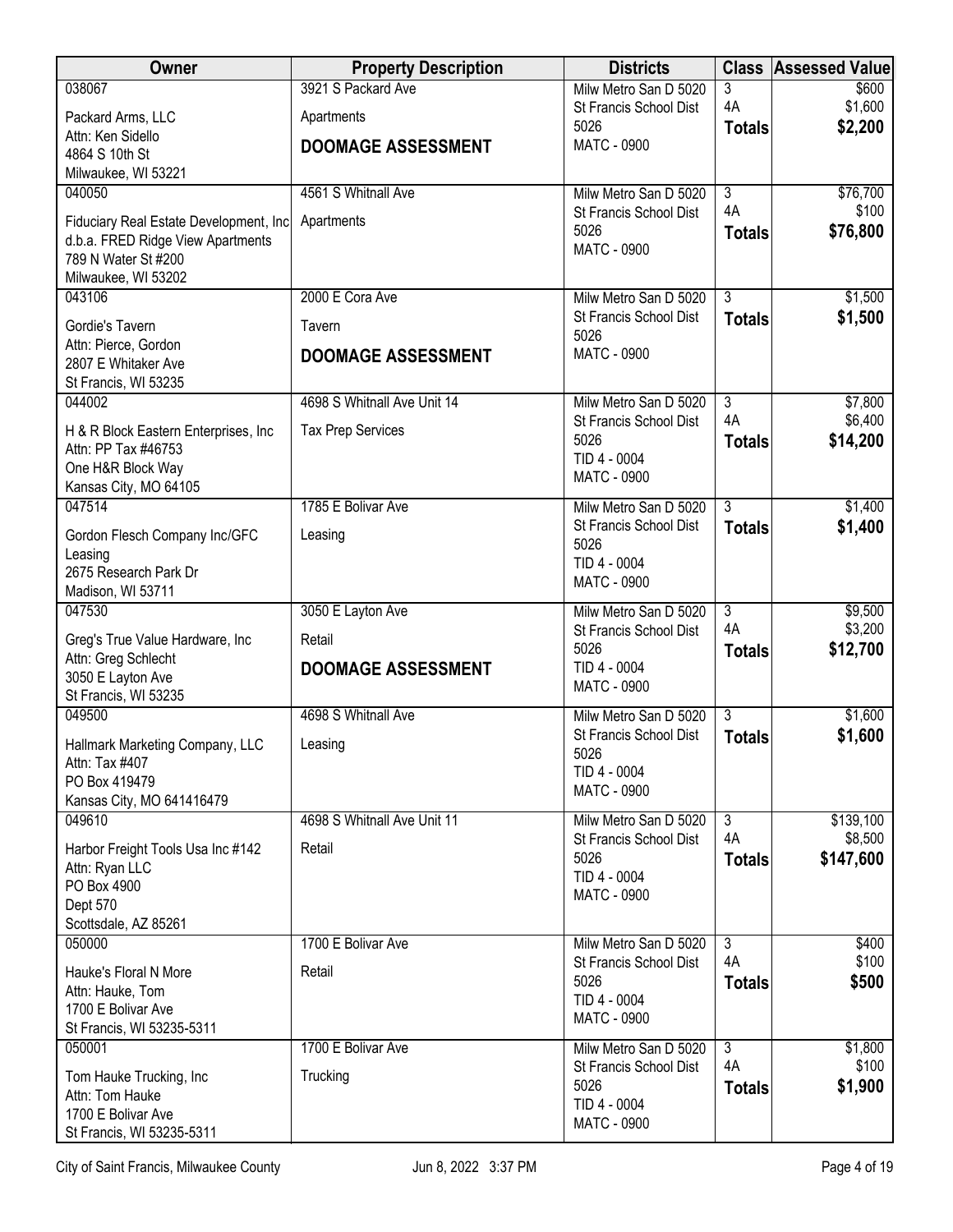| Owner                                                                                                                             | <b>Property Description</b>                                         | <b>Districts</b>                                                                              |                                       | <b>Class Assessed Value</b>        |
|-----------------------------------------------------------------------------------------------------------------------------------|---------------------------------------------------------------------|-----------------------------------------------------------------------------------------------|---------------------------------------|------------------------------------|
| 050053<br><b>Tobacco City</b><br>Attn: Awni A Ali<br>3046 E Layton Ave<br>St Francis, WI 532355749                                | 3046 E Layton Ave<br>Sales                                          | Milw Metro San D 5020<br>St Francis School Dist<br>5026<br>TID 4 - 0004<br><b>MATC - 0900</b> | 3<br>4A<br><b>Totals</b>              | \$1,800<br>\$1,900<br>\$3,700      |
| 053015<br>Izzy's Tap II, LLC<br>Attn: William Franz<br>3783 S Kinnickinnic Ave<br>St Francis, WI 532354255                        | 3783 S Kinnickinnic Ave<br>Tavern                                   | Milw Metro San D 5020<br>St Francis School Dist<br>5026<br>TID 5 - 0005<br>MATC - 0900        | $\overline{3}$<br>4A<br><b>Totals</b> | \$3,200<br>\$100<br>\$3,300        |
| 053017<br>In-Focus Photography & Videography<br>Attn: Braunsdorf, Jerry & Mary<br>4160 S Kinnickinnic Ave<br>St Francis, WI 53235 | 4160 S Kinnickinnic Ave<br>Photography<br><b>DOOMAGE ASSESSMENT</b> | Milw Metro San D 5020<br>St Francis School Dist<br>5026<br><b>MATC - 0900</b>                 | $\overline{3}$<br><b>Totals</b>       | \$2,300<br>\$2,300                 |
| 055088<br>Jaw Properties, LLC<br>4380 S Kansas Ave #2<br>St Francis, WI 532355328                                                 | 4380 S Kansas Ave Unit 2<br>Wholesale<br><b>DOOMAGE ASSESSMENT</b>  | Milw Metro San D 5020<br>St Francis School Dist<br>5026<br>TID 4 - 0004<br><b>MATC - 0900</b> | $\overline{3}$<br><b>Totals</b>       | \$3,900<br>\$3,900                 |
| 056900<br>Dreamers, LLC<br>Attn: Katie O'Keefe<br>3701 S lowa St<br>St. Francis, WI 53235                                         | 3701 S Iowa Ave<br>Tavern                                           | Milw Metro San D 5020<br>St Francis School Dist<br>5026<br><b>MATC - 0900</b>                 | $\overline{3}$<br>4A<br><b>Totals</b> | \$7,700<br>\$2,400<br>\$10,100     |
| 058111<br>KinderCare Learning Companies<br>Attn: Tax Department<br>5005 Meadows Rd<br>Lake Osewgo, OR 97035                       | 4692 S Whitnall Ave<br>Day Care                                     | Milw Metro San D 5020<br>St Francis School Dist<br>5026<br>TID 4 - 0004<br><b>MATC - 0900</b> | $\overline{3}$<br>4A<br><b>Totals</b> | \$46,700<br>\$900<br>\$47,600      |
| 067512<br>Lake Park Apartments<br>Attn: Westwood Management Corp<br>1570 N Prospect Ave<br>Milwaukee, WI 53202                    | 3729 S Packard Ave<br>Apartments<br><b>DOOMAGE ASSESSMENT</b>       | Milw Metro San D 5020<br>St Francis School Dist<br>5026<br>TID 5 - 0005<br>MATC - 0900        | $\overline{3}$<br><b>Totals</b>       | \$7,000<br>\$7,000                 |
| 067960<br>Lakeshore Medical Clinic, LLC (C501)<br>750 W Virginia St<br>PO Box 341880<br>Milwaukee, WI 53204-1539                  | 2000 E Layton Ave Unit 140<br><b>Medical Services</b>               | Milw Metro San D 5020<br>St Francis School Dist<br>5026<br><b>MATC - 0900</b>                 | $\overline{3}$<br>4A<br><b>Totals</b> | \$44,500<br>\$195,300<br>\$239,800 |
| 068004<br>HVMLD Opco, LLC<br>5101 NE 82nd Ave Ste 200<br>Vancouver, WA 98662                                                      | 2500 E Howard Ave<br>Property Management                            | Milw Metro San D 5020<br>St Francis School Dist<br>5026<br><b>MATC - 0900</b>                 | $\overline{3}$<br>4A<br><b>Totals</b> | \$107,000<br>\$6,800<br>\$113,800  |
| 070017<br>Liebl Landscaping<br>1650 E Bolivar Ave<br>St Francis, WI 53235-5309                                                    | 1650 E Bolivar Ave<br>Services<br><b>DOOMAGE ASSESSMENT</b>         | Milw Metro San D 5020<br>St Francis School Dist<br>5026<br>TID 4 - 0004<br>MATC - 0900        | $\overline{3}$<br>4A<br><b>Totals</b> | \$300<br>\$900<br>\$1,200          |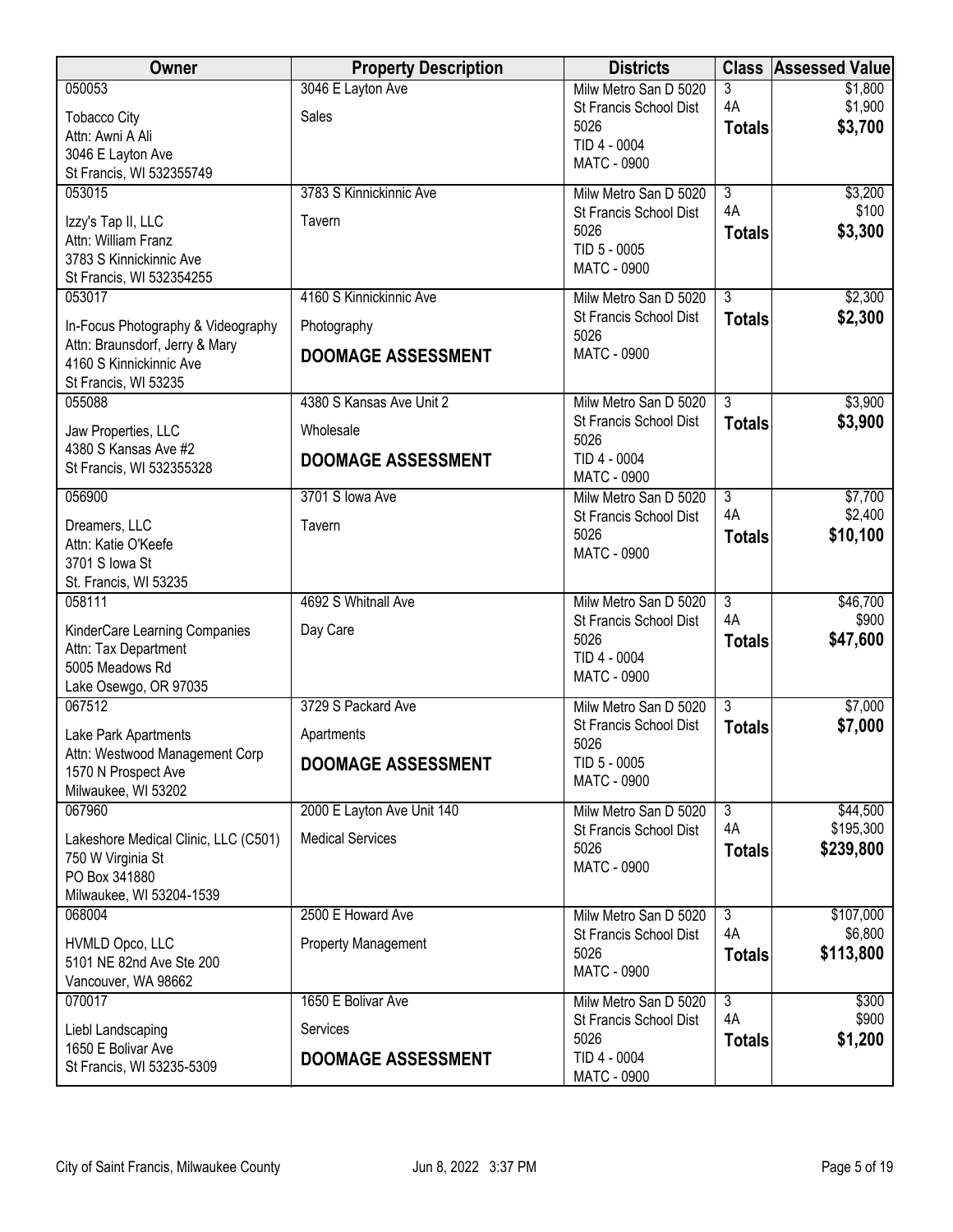| Owner                                               | <b>Property Description</b>    | <b>Districts</b>                                |                           | <b>Class Assessed Value</b> |
|-----------------------------------------------------|--------------------------------|-------------------------------------------------|---------------------------|-----------------------------|
| 070120                                              | 3044 E Layton Ave              | Milw Metro San D 5020                           | 3                         | \$1,900                     |
| Layton Mart Coin Laundry                            | Laundromat                     | St Francis School Dist<br>5026                  | <b>Totals</b>             | \$1,900                     |
| Attn: Fred Wein<br>PO Box 17396                     | <b>DOOMAGE ASSESSMENT</b>      | TID 4 - 0004                                    |                           |                             |
| Milwaukee, WI 53217                                 |                                | <b>MATC - 0900</b>                              |                           |                             |
| 079154                                              | 3560 S Iowa Ave                | Milw Metro San D 5020                           | $\overline{3}$            | \$300                       |
| Malek & Associates Consultants                      | Consulting                     | St Francis School Dist<br>5026                  | 4A                        | \$100                       |
| Attn: David Malek                                   |                                | MATC - 0900                                     | <b>Totals</b>             | \$400                       |
| 3560 S lowa Ave<br>St Francis, WI 53235             |                                |                                                 |                           |                             |
| 079173                                              | 4388 S Kansas Ave              | Milw Metro San D 5020                           | $\overline{3}$            | \$1,600                     |
| <b>MBA Corp</b>                                     | <b>Business Services</b>       | St Francis School Dist                          | 4A                        | \$900                       |
| Attn: John Ackerman                                 | <b>DOOMAGE ASSESSMENT</b>      | 5026<br>TID 4 - 0004                            | <b>Totals</b>             | \$2,500                     |
| 4388 S Kansas Ave                                   |                                | <b>MATC - 0900</b>                              |                           |                             |
| St Francis, WI 53235-5328<br>083001                 | 4698 S Whitnall Ave Unit 1     | Milw Metro San D 5020                           | $\overline{3}$            | \$356,200                   |
| Roundy's Wisconsin                                  | <b>Grocery Store</b>           | St Francis School Dist                          | 4A                        | \$134,200                   |
| d.b.a. Megamart                                     |                                | 5026                                            | <b>Totals</b>             | \$490,400                   |
| 1014 Vine St                                        |                                | TID 4 - 0004<br><b>MATC - 0900</b>              |                           |                             |
| Property Tax 7th Floor<br>Cincinnati, OH 45202-1141 |                                |                                                 |                           |                             |
| 083004                                              | 3100 E Layton Ave              | Milw Metro San D 5020                           | $\overline{3}$            | \$10,200                    |
| Mercantile Thrift Store                             | Retail                         | St Francis School Dist                          | 4A                        | \$8,000                     |
| Attn: Robert Lewens                                 |                                | 5026<br>TID 4 - 0004                            | <b>Totals</b>             | \$18,200                    |
| 5380 S 13th St                                      |                                | <b>MATC - 0900</b>                              |                           |                             |
| Milwaukee, WI 53221<br>083093                       | 2000 E Layton Ave Unit 200     | Milw Metro San D 5020                           | $\overline{3}$            | \$13,600                    |
| <b>Fresenius Medical Care Midwest</b>               |                                | St Francis School Dist                          | 4A                        | \$43,800                    |
| Dialysis, LLC                                       | <b>Dialysis Services</b>       | 5026                                            | <b>Totals</b>             | \$57,400                    |
| 14400 Metcalf Ave                                   |                                | <b>MATC - 0900</b>                              |                           |                             |
| Overland Park, KS 66223<br>088000                   | 3475 E Tesch Ave               |                                                 |                           |                             |
|                                                     |                                | Milw Metro San D 5020<br>St Francis School Dist | 3<br><b>Totals</b>        | \$2,200<br>\$2,200          |
| Nastal, Helen<br>2136 S 7th St                      | Apartments                     | 5026                                            |                           |                             |
| Milwaukee, WI 53215                                 | <b>DOOMAGE ASSESSMENT</b>      | MATC - 0900                                     |                           |                             |
| 088117                                              | 4698 S Whitnall Ave            | Milw Metro San D 5020                           | $\overline{\overline{3}}$ | \$1,000                     |
| National Entertainment Network, LLC                 | Amusement                      | St Francis School Dist<br>5026                  | <b>Totals</b>             | \$1,000                     |
| 246 S Taylor Ave #200<br>Louisville, CO 80027       |                                | TID 4 - 0004                                    |                           |                             |
|                                                     |                                | <b>MATC - 0900</b>                              |                           |                             |
| 095000                                              | 3080 E Layton Ave              | Milw Metro San D 5020<br>St Francis School Dist | $\overline{3}$<br>4A      | \$400<br>\$100              |
| P&M Pekar Liquors, Inc.                             | Retail                         | 5026                                            | <b>Totals</b>             | \$500                       |
| 3080 E Layton Ave<br>St Francis, WI 532355735       |                                | TID 4 - 0004                                    |                           |                             |
| 096000                                              | 4200 S Nevada Ave              | MATC - 0900<br>Milw Metro San D 5020            | $\overline{3}$            | \$10,700                    |
|                                                     |                                | St Francis School Dist                          | 4A                        | \$200                       |
| PDQ Tooling, Inc.<br>Attn: Rick Wier                | <b>Industrial Distribution</b> | 5026                                            | <b>Totals</b>             | \$10,900                    |
| 4200 S Nevada Ave                                   |                                | TID 4 - 0004<br>MATC - 0900                     |                           |                             |
| Saint Francis, WI 53236                             |                                |                                                 |                           |                             |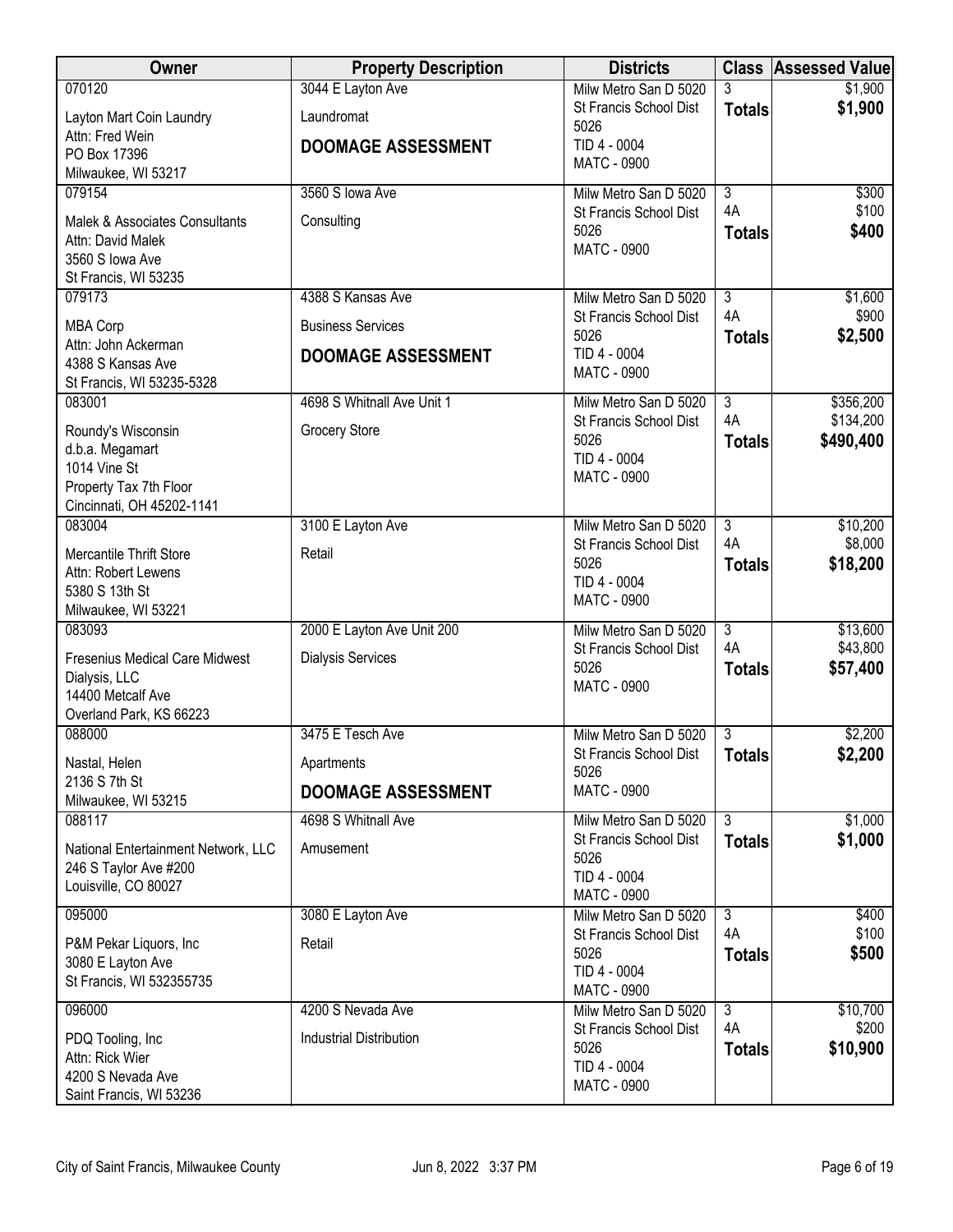| Owner                                         | <b>Property Description</b> | <b>Districts</b>                                |                | <b>Class Assessed Value</b> |
|-----------------------------------------------|-----------------------------|-------------------------------------------------|----------------|-----------------------------|
| 098000                                        | 3975 S Kingan Ave           | Milw Metro San D 5020                           | 4A             | \$100                       |
| Papas, George N.                              | Apartments                  | St Francis School Dist<br>5026                  | <b>Totals</b>  | \$100                       |
| Attn: George N. Papas                         |                             | MATC - 0900                                     |                |                             |
| 6055 S Howell Ave<br>Milwaukee, WI 53207-6233 |                             |                                                 |                |                             |
| 098005                                        | 4698 S Whitnall Ave Unit 18 | Milw Metro San D 5020                           | $\overline{3}$ | \$174,000                   |
| PMI SF, LLC                                   | Pizza Delivery              | St Francis School Dist                          | 4A             | \$114,600                   |
| Attn: Shan Mason                              |                             | 5026                                            | <b>Totals</b>  | \$288,600                   |
| W190 S7066 Wentland Dr                        |                             | TID 4 - 0004<br>MATC - 0900                     |                |                             |
| Muskego, WI 53150-9241                        |                             |                                                 |                |                             |
| 098007                                        | 4698 S Whitnall Ave Unit 5  | Milw Metro San D 5020<br>St Francis School Dist | $\overline{3}$ | \$5,700<br>\$5,700          |
| PT Nails Spa                                  | Nail Salon                  | 5026                                            | <b>Totals</b>  |                             |
| Attn: Nguyen, Hoa<br>4698 S Whitnall Ave #5   |                             | TID 4 - 0004                                    |                |                             |
| St Francis, WI 53235-3452                     |                             | <b>MATC - 0900</b>                              |                |                             |
| 100000                                        | 3510 E Tesch Ave            | Milw Metro San D 5020                           | $\overline{3}$ | \$2,500                     |
| Berrada Properties 77, LLC                    | <b>Apartment Rental</b>     | St Francis School Dist<br>5026                  | <b>Totals</b>  | \$2,500                     |
| PO Box 241191<br>Milwaukee, WI 53224-9028     | <b>DOOMAGE ASSESSMENT</b>   | <b>MATC - 0900</b>                              |                |                             |
| 100100                                        | 4005 S Kingan Ave           | Milw Metro San D 5020                           | $\overline{3}$ | \$1,100                     |
| Tania D. Parzen                               | Apartments                  | St Francis School Dist<br>5026                  | <b>Totals</b>  | \$1,100                     |
| 12830 N Colony Dr                             |                             | <b>MATC - 0900</b>                              |                |                             |
| Mequon, WI 53092<br>100200                    | 4025 S Kingan Ave           | Milw Metro San D 5020                           | $\overline{3}$ | \$2,400                     |
|                                               |                             | St Francis School Dist                          | <b>Totals</b>  | \$2,400                     |
| Berrada Properties 77, LLC<br>PO Box 241191   | <b>Apartment Rental</b>     | 5026                                            |                |                             |
| St Francis, WI 53235-9028                     | <b>DOOMAGE ASSESSMENT</b>   | <b>MATC - 0900</b>                              |                |                             |
| 102217                                        | 1310 E Waterford Ave        | Milw Metro San D 5020                           | $\overline{3}$ | \$3,100                     |
| Polmax Power Sport, Inc.                      | Sales & Service             | St Francis School Dist<br>5026                  | <b>Totals</b>  | \$3,100                     |
| Attn: Darek Peszko<br>1310 E Waterford Ave    | <b>DOOMAGE ASSESSMENT</b>   | TID 4 - 0004                                    |                |                             |
| St Francis, WI 532354585                      |                             | <b>MATC - 0900</b>                              |                |                             |
| 104615                                        | (scattered)                 | Milw Metro San D 5020                           | $\overline{3}$ | \$3,200                     |
| Pitney Bowes Global Financial Services        | Leasing                     | St Francis School Dist                          | <b>Totals</b>  | \$3,200                     |
| LLC                                           |                             | 5026<br>MATC - 0900                             |                |                             |
| 600 N Westshore Blvd                          |                             |                                                 |                |                             |
| Ste 810<br>Tampa, FL 33609                    |                             |                                                 |                |                             |
| 106000                                        | (scattered)                 | Milw Metro San D 5020                           | 3              | \$300                       |
| Pitney-Bowes, Inc                             | Leasing                     | St Francis School Dist                          | <b>Totals</b>  | \$300                       |
| 600 N Westshore Blvd                          |                             | 5026<br><b>MATC - 0900</b>                      |                |                             |
| Ste 810                                       |                             |                                                 |                |                             |
| Tampa, FL 33609<br>106002                     | 4016 S Packard Ave          | Milw Metro San D 5020                           | $\overline{3}$ | \$14,200                    |
|                                               |                             | St Francis School Dist                          | 4A             | \$600                       |
| Polonez Restaurant, LLC<br>4016 S Packard Ave | Restaurant                  | 5026                                            | <b>Totals</b>  | \$14,800                    |
| St Francis, WI 53235-4834                     |                             | TID 5 - 0005                                    |                |                             |
|                                               |                             | MATC - 0900                                     |                |                             |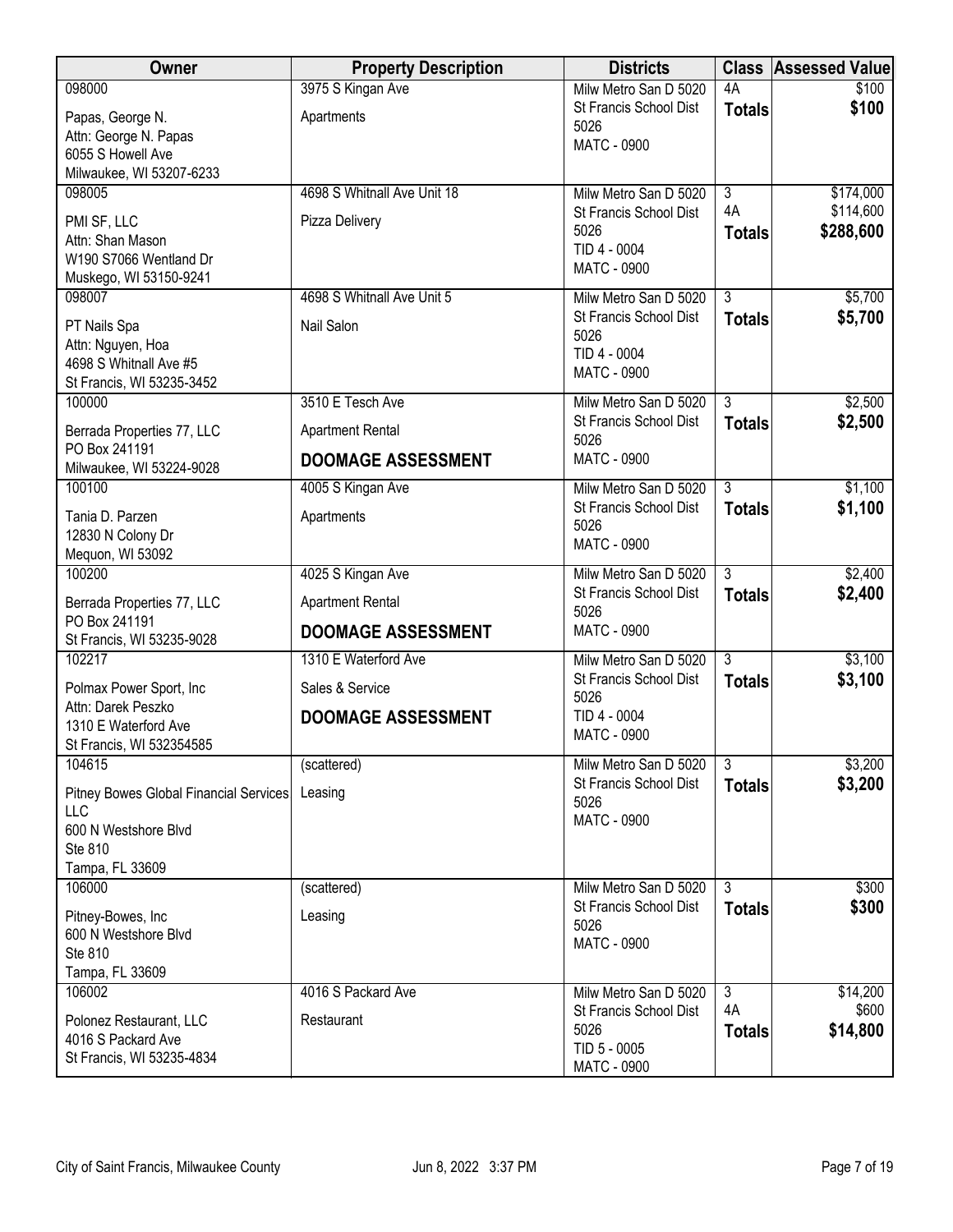| <b>Owner</b>                                            | <b>Property Description</b> | <b>Districts</b>                                |                                 | <b>Class Assessed Value</b> |
|---------------------------------------------------------|-----------------------------|-------------------------------------------------|---------------------------------|-----------------------------|
| 106004                                                  | 3545 S Kinnickinnic Ave     | Milw Metro San D 5020                           | 3                               | \$61,000                    |
| PNC Bank NA                                             | <b>Financial Services</b>   | St Francis School Dist<br>5026                  | 4A<br><b>Totals</b>             | \$18,800<br>\$79,800        |
| d.b.a. #5101401                                         | <b>DOOMAGE ASSESSMENT</b>   | MATC - 0900                                     |                                 |                             |
| 300 Fifth Ave Pt-Ptwr-21-3<br>Pittsburgh, PA 15222-2707 |                             |                                                 |                                 |                             |
| 106005                                                  | 3042 E Layton Ave           | Milw Metro San D 5020                           | $\overline{3}$                  | \$2,800                     |
| Cricket, LLC                                            | Retail                      | St Francis School Dist                          | 4A                              | \$4,400                     |
| 3042 E Layton Ave                                       |                             | 5026<br>TID 4 - 0004                            | <b>Totals</b>                   | \$7,200                     |
| St Francis, WI 53235                                    | <b>DOOMAGE ASSESSMENT</b>   | MATC - 0900                                     |                                 |                             |
| 108060                                                  | 4464 S Whitnall Ave         | Milw Metro San D 5020                           | $\overline{3}$                  | \$5,000                     |
| Western Overseas Corp                                   | Sales                       | St Francis School Dist                          | 4A                              | \$200                       |
| 4464 S Whitnall Ave                                     | <b>DOOMAGE ASSESSMENT</b>   | 5026<br>TID 4 - 0004                            | <b>Totals</b>                   | \$5,200                     |
| St Francis, WI 53235                                    |                             | MATC - 0900                                     |                                 |                             |
| 109800                                                  | 3805 S Kinnickinnic Ave     | Milw Metro San D 5020                           | $\overline{3}$                  | \$66,200                    |
| Mission Veterinary Partners, LLC                        | <b>Veterinary Services</b>  | St Francis School Dist                          | <b>Totals</b>                   | \$66,200                    |
| d.b.a. St. Francis Animal Hospital                      |                             | 5026<br>TID 5 - 0005                            |                                 |                             |
| 44725 Grand River Ave Ste 104<br>Novi, MI 48375-1024    |                             | <b>MATC - 0900</b>                              |                                 |                             |
| 110000                                                  | 1838 E Layton Ave           | Milw Metro San D 5020                           | $\overline{3}$                  | \$6,400                     |
| Layton Fruit Market                                     | <b>Food Sales</b>           | St Francis School Dist                          | 4A                              | \$100                       |
| Attn: Proite, Joseph                                    |                             | 5026                                            | <b>Totals</b>                   | \$6,500                     |
| 1838 E Layton Ave                                       |                             | TID 4 - 0004<br>MATC - 0900                     |                                 |                             |
| St Francis, WI 53235                                    |                             |                                                 |                                 |                             |
| 113000                                                  | 3913 S Packard Ave          | Milw Metro San D 5020<br>St Francis School Dist | $\overline{3}$<br><b>Totals</b> | \$4,600<br>\$4,600          |
| Paul Radler                                             | Apartments                  | 5026                                            |                                 |                             |
| Attn: Paul Radler<br>2465 S Graylog Ln                  |                             | MATC - 0900                                     |                                 |                             |
| New Berlin, WI 53151-2923                               |                             |                                                 |                                 |                             |
| 113060                                                  | 2222 E St Francis Ave       | Milw Metro San D 5020                           | $\overline{3}$                  | \$6,800                     |
| Rail's Inn                                              | Tavern                      | St Francis School Dist<br>5026                  | 4A<br><b>Totals</b>             | \$5,900<br>\$12,700         |
| 2222 E St Francis Ave                                   | <b>DOOMAGE ASSESSMENT</b>   | <b>MATC - 0900</b>                              |                                 |                             |
| St Francis, WI 532353759<br>113111                      | 4698 S Whitnall Ave         | Milw Metro San D 5020                           | 4A                              | \$200                       |
|                                                         | Video Rental                | St Francis School Dist                          | <b>Totals</b>                   | \$200                       |
| Redbox Automated Retail, LLC<br>PO Box 72210            |                             | 5026                                            |                                 |                             |
| Phoenix, AZ 85050                                       |                             | TID 4 - 0004<br>MATC - 0900                     |                                 |                             |
| 114000                                                  | 1804 E Layton Ave           | Milw Metro San D 5020                           | 3                               | \$19,500                    |
| <b>Caliber Collision Center</b>                         | <b>Auto Services</b>        | St Francis School Dist                          | 4A                              | \$3,700                     |
| d.b.a. #3357                                            |                             | 5026                                            | <b>Totals</b>                   | \$23,200                    |
| PO Box 800729                                           |                             | TID 4 - 0004<br>MATC - 0900                     |                                 |                             |
| Dallas, TX 75380                                        |                             |                                                 |                                 |                             |
| 114113                                                  | (scattered)                 | Milw Metro San D 5020<br>St Francis School Dist | $\overline{3}$<br>4A            | \$4,500<br>\$200            |
| Reggie's Amusements, LLC                                | Amusement                   | 5026                                            | <b>Totals</b>                   | \$4,700                     |
| Attn: Reginald Zeniecki<br>1331 W Janat Dr              |                             | TID 4 - 0004                                    |                                 |                             |
| Oak Creek, WI 53154                                     |                             | MATC - 0900                                     |                                 |                             |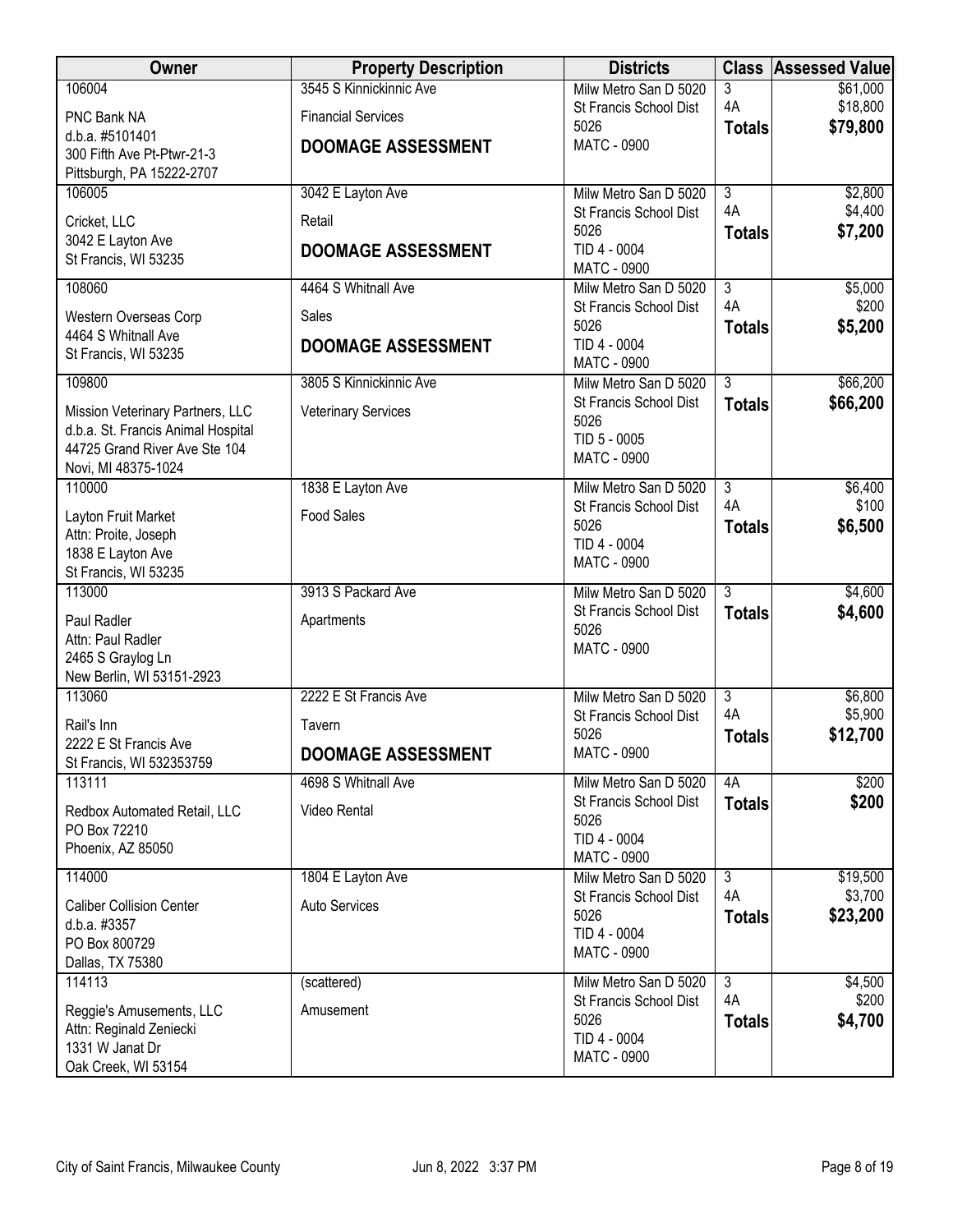| Owner                                                             | <b>Property Description</b>        | <b>Districts</b>                                |                                 | <b>Class Assessed Value</b> |
|-------------------------------------------------------------------|------------------------------------|-------------------------------------------------|---------------------------------|-----------------------------|
| 116060                                                            | 2234 E Layton Ave                  | Milw Metro San D 5020                           | 3                               | \$1,200                     |
| Rustic Pub and Grill / Aka the Landing                            | Bar & Restaurant                   | St Francis School Dist<br>5026                  | <b>Totals</b>                   | \$1,200                     |
| Attn: Art Barrow<br>2234 E Layton Ave                             | <b>DOOMAGE ASSESSMENT</b>          | TID 4 - 0004                                    |                                 |                             |
| St Francis, WI 53235                                              |                                    | MATC - 0900                                     |                                 |                             |
| 123000                                                            | 3753 S Kinnickinnic Ave Unit A     | Milw Metro San D 5020                           | $\overline{3}$                  | \$1,700                     |
| Schoof's Plumbing Company, Inc                                    | <b>Plumbing Services</b>           | St Francis School Dist                          | 4A                              | \$100                       |
| PO Box 848                                                        |                                    | 5026<br>MATC - 0900                             | <b>Totals</b>                   | \$1,800                     |
| Menomonee Falls, WI 53052-0848<br>127000                          | 3074 E Layton Ave                  | Milw Metro San D 5020                           | $\overline{3}$                  | \$24,100                    |
|                                                                   |                                    | St Francis School Dist                          | <b>Totals</b>                   | \$24,100                    |
| Fekollari Enterprises, LLC<br>d.b.a. Saraphino's                  | Restaurant                         | 5026                                            |                                 |                             |
| 3074 E Layton Ave                                                 |                                    | TID 4 - 0004                                    |                                 |                             |
| St Francis, WI 53235-5735                                         |                                    | <b>MATC - 0900</b>                              |                                 |                             |
| 127807                                                            | 4407 S Kansas Ave                  | Milw Metro San D 5020                           | $\overline{3}$<br>4A            | \$4,600<br>\$300            |
| Shurclean, LLC                                                    | Services                           | St Francis School Dist<br>5026                  | <b>Totals</b>                   | \$4,900                     |
| 4407 S Kansas Ave<br>St Francis, WI 53235                         |                                    | TID 4 - 0004                                    |                                 |                             |
|                                                                   |                                    | <b>MATC - 0900</b>                              |                                 |                             |
| 128006                                                            | (scattered)                        | Milw Metro San D 5020<br>St Francis School Dist | $\overline{3}$<br><b>Totals</b> | \$2,700<br>\$2,700          |
| DS Services of America, Inc.                                      | Services                           | 5026                                            |                                 |                             |
| d.b.a. Primo Water North America<br>4221 W Boy Scout Blvd Ste 400 |                                    | <b>MATC - 0900</b>                              |                                 |                             |
| Tampa, FL 33607                                                   |                                    |                                                 |                                 |                             |
| 132301                                                            | 3753 S Kinnickinnic Ave Unit 2ND F | Milw Metro San D 5020                           | $\overline{3}$                  | \$100                       |
| South Shore Massage & Therapy, LLC                                | Massage Therapy                    | St Francis School Dist<br>5026                  | 4A<br><b>Totals</b>             | \$0<br>\$100                |
| Attn: Michelle Machtel                                            |                                    | <b>MATC - 0900</b>                              |                                 |                             |
| 3753 S Kinnickinnic Ave 2nd Fl<br>St Francis, WI 53235            |                                    |                                                 |                                 |                             |
| 133000                                                            | 4043 S Pennsylvania Ave            | Milw Metro San D 5020                           | $\overline{3}$                  | \$2,000                     |
| St Francis Auto Wreckers, Inc.                                    | Used Auto Parts & Sales            | St Francis School Dist                          | <b>Totals</b>                   | \$2,000                     |
| 4043 S Pennsylvania Ave                                           |                                    | 5026<br><b>MATC - 0900</b>                      |                                 |                             |
| St Francis, WI 53235-4648                                         | 1570 E Bolivar Ave                 |                                                 |                                 |                             |
| 133006                                                            |                                    | Milw Metro San D 5020<br>St Francis School Dist | $\overline{3}$<br>4A            | \$1,400<br>\$15,400         |
| Standard Freight Forwarding, LLC<br>360 Westar Blvd               | Trucking                           | 5026                                            | <b>Totals</b>                   | \$16,800                    |
| Westerville, OH 43082-7627                                        |                                    | TID 4 - 0004                                    |                                 |                             |
| 134111                                                            | 4165 S Nicholson Ave               | MATC - 0900<br>Milw Metro San D 5020            | $\overline{3}$                  | \$600                       |
| Star Bright Carpet Cleaning, Inc                                  | Services                           | St Francis School Dist                          | 4A                              | \$100                       |
| Attn: Daniel Pietro                                               |                                    | 5026                                            | <b>Totals</b>                   | \$700                       |
| 4165 S Nicholson Ave                                              |                                    | <b>MATC - 0900</b>                              |                                 |                             |
| St Francis, WI 53235<br>137210                                    |                                    |                                                 | $\overline{3}$                  |                             |
|                                                                   | 2000 E Layton Ave Unit 110         | Milw Metro San D 5020<br>St Francis School Dist | 4A                              | \$1,600<br>\$100            |
| Eye Physican Associates SC<br>2000 E Layton Ave #110              | Eye Care Services                  | 5026                                            | <b>Totals</b>                   | \$1,700                     |
| St Francis, WI 53235                                              |                                    | MATC - 0900                                     |                                 |                             |
| 142000                                                            | 2000 E Cora Ave                    | Milw Metro San D 5020                           | $\overline{3}$                  | \$3,700                     |
| Southern Novelty                                                  | Amusement                          | St Francis School Dist<br>5026                  | <b>Totals</b>                   | \$3,700                     |
| 6650 W State                                                      | <b>DOOMAGE ASSESSMENT</b>          | <b>MATC - 0900</b>                              |                                 |                             |
| Wauwatosa, WI 53213-2827                                          |                                    |                                                 |                                 |                             |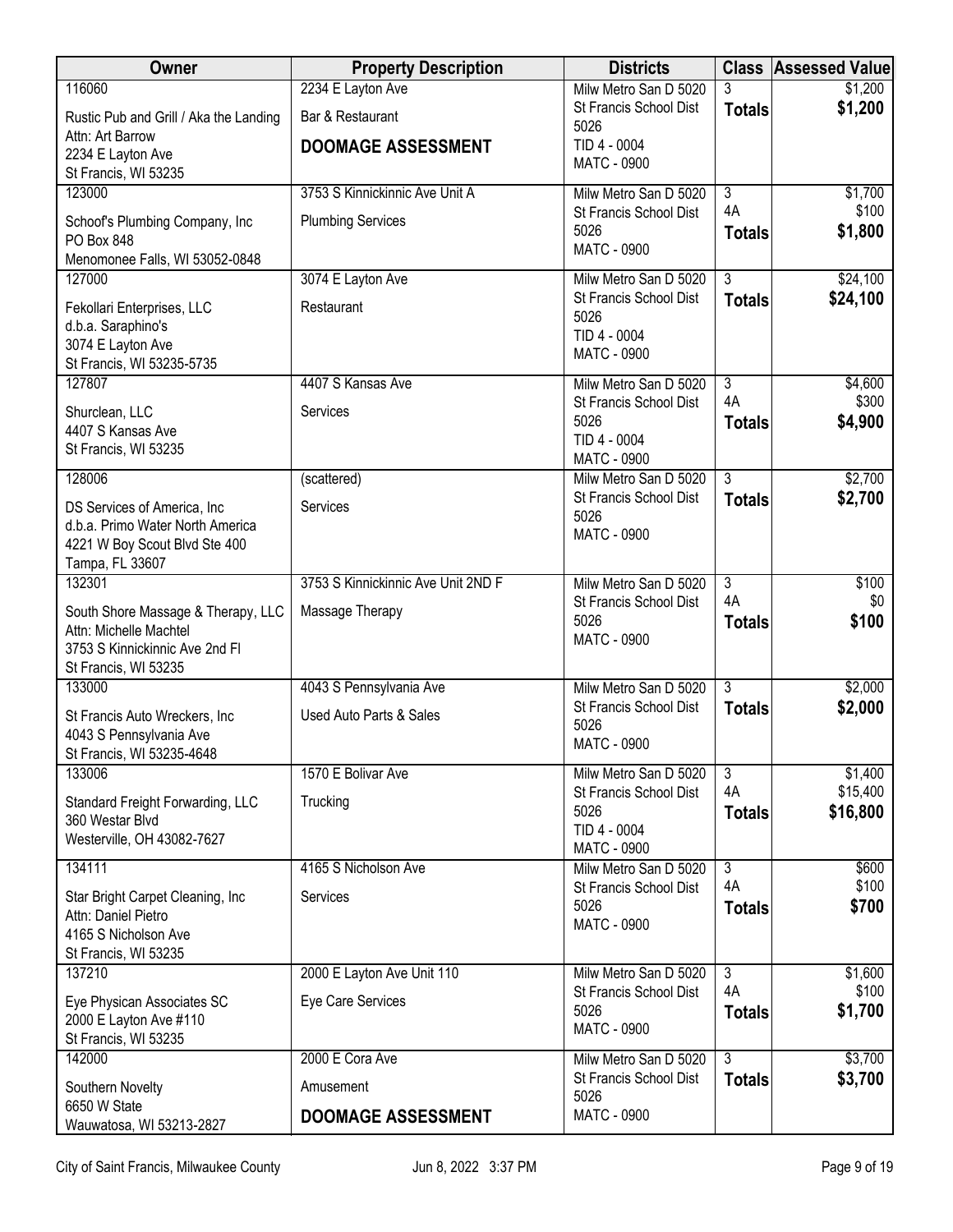| Owner                                                        | <b>Property Description</b> | <b>Districts</b>                                |                      | <b>Class Assessed Value</b> |
|--------------------------------------------------------------|-----------------------------|-------------------------------------------------|----------------------|-----------------------------|
| 142195                                                       | 4610 S Whitnall Ave         | Milw Metro San D 5020                           | 3                    | \$2,400                     |
| Stonewood Village, LLC                                       | Apartments                  | St Francis School Dist<br>5026                  | <b>Totals</b>        | \$2,400                     |
| Attn: Kenneth Sidello                                        |                             | MATC - 0900                                     |                      |                             |
| 4864 S 10th St                                               |                             |                                                 |                      |                             |
| Milwaukee, WI 53221-2412                                     |                             |                                                 |                      |                             |
| 142197                                                       | 4376 S Kansas Ave           | Milw Metro San D 5020<br>St Francis School Dist | $\overline{3}$       | \$2,000                     |
| PFS Expedited Services, Inc.                                 | Trucking                    | 5026                                            | <b>Totals</b>        | \$2,000                     |
| d.b.a. Straight Shot Express                                 |                             | TID 4 - 0004                                    |                      |                             |
| 2040 W Oklahoma Ave                                          |                             | MATC - 0900                                     |                      |                             |
| Milwaukee, WI 53221-4444                                     |                             |                                                 |                      |                             |
| 142207                                                       | 4550 S Brust Ave            | Milw Metro San D 5020                           | $\overline{3}$<br>4A | \$4,400<br>\$400            |
| Superior Equipment & Supply Co                               | Sales                       | St Francis School Dist<br>5026                  |                      | \$4,800                     |
| 4550 S Brust Ave                                             |                             | TID 4 - 0004                                    | <b>Totals</b>        |                             |
| Milwaukee, WI 53235-5322                                     |                             | MATC - 0900                                     |                      |                             |
| 143562                                                       | 4048 S Packard Ave          | Milw Metro San D 5020                           | $\overline{3}$       | \$2,700                     |
|                                                              |                             | St Francis School Dist                          | 4A                   | \$200                       |
| Swayz Mexican Restaurant<br>d.b.a. Luna's Mexican Restaurant | Restaurant                  | 5026                                            | <b>Totals</b>        | \$2,900                     |
| 4048 S Packard Ave Upper                                     |                             | MATC - 0900                                     |                      |                             |
| St Francis, WI 53235-4848                                    |                             |                                                 |                      |                             |
| 147010                                                       | 2450 E Layton Ave           | Milw Metro San D 5020                           | $\overline{3}$       | \$57,700                    |
|                                                              | Restaurant                  | St Francis School Dist                          | 4A                   | \$1,900                     |
| Doro, Inc<br>d.b.a. Hardees of St Francis                    |                             | 5026                                            | <b>Totals</b>        | \$59,600                    |
| 3112 Golf Rd                                                 |                             | TID 4 - 0004                                    |                      |                             |
| Eau Claire, WI 54701-8013                                    |                             | MATC - 0900                                     |                      |                             |
| 150450                                                       | 4224 S Kinnickinnic Ave     | Milw Metro San D 5020                           | $\overline{3}$       | \$300                       |
|                                                              |                             | St Francis School Dist                          | <b>Totals</b>        | \$300                       |
| Mack's Motors, Inc<br>4224 S Kinnickinnic Ave                | Marine Engine Repair        | 5026                                            |                      |                             |
| St Francis, WI 532355-509                                    |                             | <b>MATC - 0900</b>                              |                      |                             |
| 150500                                                       | 3088 E Layton Ave           | Milw Metro San D 5020                           | $\overline{3}$       | \$600                       |
|                                                              |                             | St Francis School Dist                          | 4A                   | \$100                       |
| LA Tan<br>25797 N Arrowhead Dr                               | Services                    | 5026                                            | <b>Totals</b>        | \$700                       |
| Mundelein, IL 60060                                          |                             | TID 4 - 0004                                    |                      |                             |
|                                                              |                             | <b>MATC - 0900</b>                              |                      |                             |
| 150750                                                       | 4698 S Whitnall Ave         | Milw Metro San D 5020                           | $\overline{3}$       | \$22,700                    |
| Tri City National Bank #270                                  | <b>Financial Services</b>   | St Francis School Dist                          | 4A                   | \$17,800                    |
| 6400 S 27th St                                               |                             | 5026<br>TID 4 - 0004                            | <b>Totals</b>        | \$40,500                    |
| Oak Creek, WI 53154-1097                                     |                             | MATC - 0900                                     |                      |                             |
| 150760                                                       | 3555 S Kinnickinnic Ave     | Milw Metro San D 5020                           | 3                    | \$141,600                   |
| <b>St Francis Dental Center</b>                              | <b>Dental Services</b>      | St Francis School Dist                          | 4A                   | \$76,300                    |
| Attn: Drs. Stiglitz & Young, SC                              |                             | 5026                                            | <b>Totals</b>        | \$217,900                   |
| 3555 S Kinnickinnic Ave                                      |                             | MATC - 0900                                     |                      |                             |
| St Francis, WI 53235-3739                                    |                             |                                                 |                      |                             |
| 151151                                                       | 2320 E Layton Ave           | Milw Metro San D 5020                           | $\overline{3}$       | \$700                       |
|                                                              | <b>Financial Services</b>   | St Francis School Dist                          | 4A                   | \$3,200                     |
| <b>USA Payday Loans</b><br>Attn: Silverman, Jeffrey          |                             | 5026                                            | <b>Totals</b>        | \$3,900                     |
| 1622 Willow Rd Ste 201                                       |                             | TID 4 - 0004                                    |                      |                             |
| Northfield, IL 60093                                         |                             | MATC - 0900                                     |                      |                             |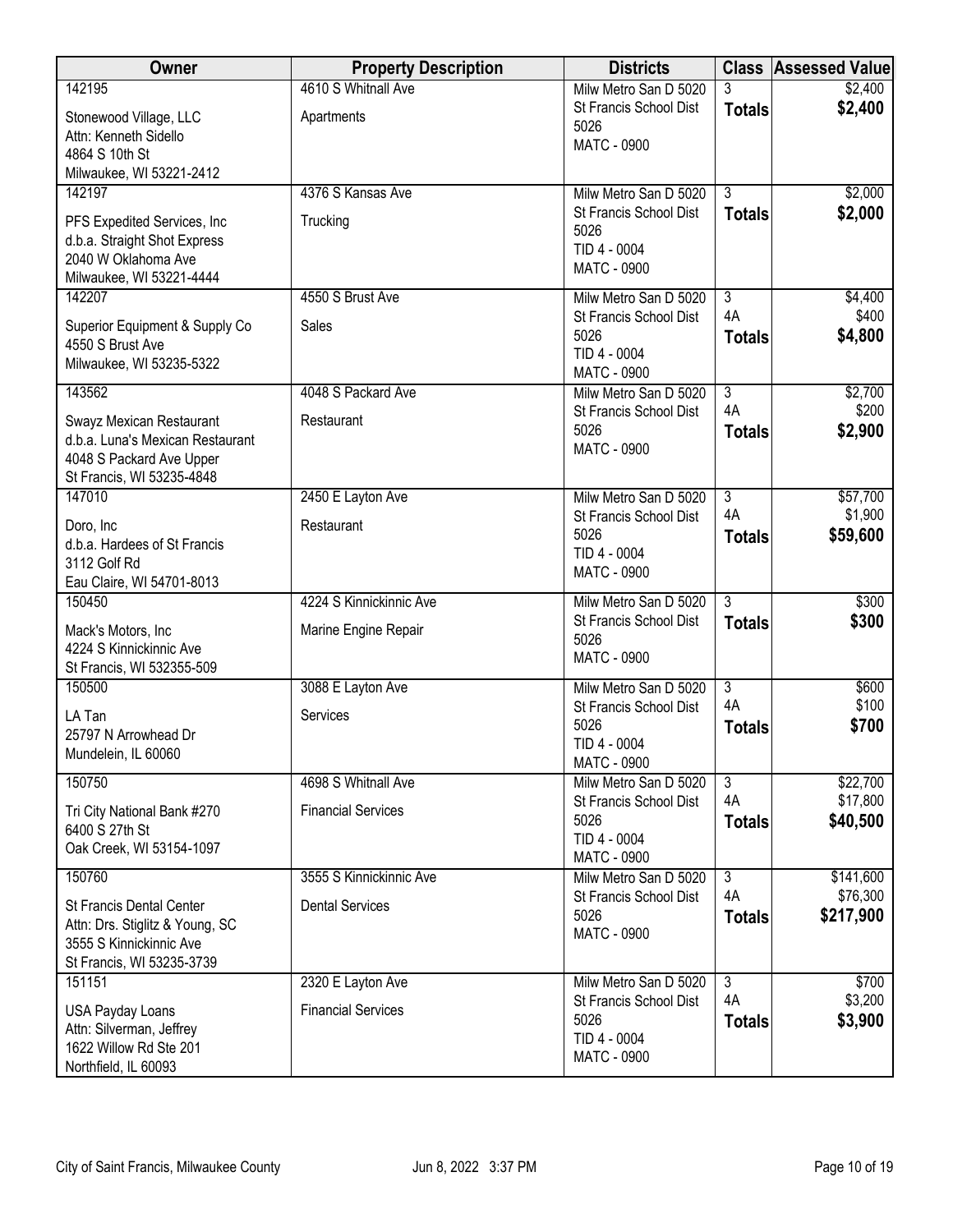| Owner                                                                                          | <b>Property Description</b>                    | <b>Districts</b>                                                                              |                                 | <b>Class Assessed Value</b> |
|------------------------------------------------------------------------------------------------|------------------------------------------------|-----------------------------------------------------------------------------------------------|---------------------------------|-----------------------------|
| 157001                                                                                         | (scattered)                                    | Milw Metro San D 5020                                                                         | 4A                              | \$23,700                    |
| Waste Management of Wisconsin, Inc.<br>Attn: Marvin F Poer & Company<br>PO Box 802206          | <b>Waste Services</b>                          | St Francis School Dist<br>5026<br><b>MATC - 0900</b>                                          | <b>Totals</b>                   | \$23,700                    |
| Dallas, TX 75380-2206                                                                          |                                                |                                                                                               |                                 |                             |
| 159000<br>Webtec, LLC<br>1290 E Waterford Ave<br>St Francis, WI 53235-4583                     | 1290 E Waterford Ave<br>Hydraulic Manufacturer | Milw Metro San D 5020<br>St Francis School Dist<br>5026<br>TID 4 - 0004<br><b>MATC - 0900</b> | $\overline{3}$<br><b>Totals</b> | \$33,400<br>\$33,400        |
| 164425                                                                                         | 3950 S Clement Ave                             | Milw Metro San D 5020                                                                         | $\overline{3}$                  | \$12,000                    |
| <b>WJL Properties</b><br>Attn: William & Peggy Larcheid                                        | Apartments                                     | St Francis School Dist<br>5026                                                                | <b>Totals</b>                   | \$12,000                    |
| 4330 Laura Ln<br>Brookfield, WI 53005                                                          | <b>DOOMAGE ASSESSMENT</b>                      | <b>MATC - 0900</b>                                                                            |                                 |                             |
| 165001                                                                                         | 3809 S Kinnickinnic Ave                        | Milw Metro San D 5020                                                                         | $\overline{3}$                  | \$8,800                     |
| Wolf's Cleaners & Laundry Service                                                              | Dry Clearners                                  | St Francis School Dist<br>5026                                                                | <b>Totals</b>                   | \$8,800                     |
| 3809 S Kinnickinnic Ave<br>St Francis, WI 532354200                                            | <b>DOOMAGE ASSESSMENT</b>                      | TID 5 - 0005<br><b>MATC - 0900</b>                                                            |                                 |                             |
| 169500                                                                                         | 1217 E Norwich Ave                             | Milw Metro San D 5020                                                                         | $\overline{3}$                  | \$1,200                     |
| TW Norwich, LLC<br>Attn: Thomas Wright<br>W229 N1433 Westwood Dr Ste 204<br>Waukesha, WI 53186 | Apartments                                     | St Francis School Dist<br>5026<br><b>MATC - 0900</b>                                          | <b>Totals</b>                   | \$1,200                     |
| 170000                                                                                         | 1225 E Norwich Ave                             | Milw Metro San D 5020                                                                         | $\overline{3}$                  | \$1,300                     |
| TW Norwich, LLC<br>Attn: Thomas Wright<br>W229 N1433 Westwood Dr Ste 204<br>Waukesha, WI 53186 | Apartments                                     | St Francis School Dist<br>5026<br><b>MATC - 0900</b>                                          | <b>Totals</b>                   | \$1,300                     |
| 171000                                                                                         | 4000 S Kingan Ave                              | Milw Metro San D 5020                                                                         | $\overline{3}$                  | \$1,500                     |
| TWKingan II, LLC<br>W229 N1433 Westwood Dr Ste 204<br>Waukesha, WI 53186                       | Apartments                                     | St Francis School Dist<br>5026<br><b>MATC - 0900</b>                                          | <b>Totals</b>                   | \$1,500                     |
| 171100                                                                                         | 1201 E Norwich Ave                             | Milw Metro San D 5020                                                                         | $\overline{3}$                  | \$1,300                     |
| TW Norwich, LLC<br>Attn: Thomas Wright<br>W229 N1433 Westwood Dr Ste 204<br>Waukesha, WI 53186 | Apartments                                     | St Francis School Dist<br>5026<br><b>MATC - 0900</b>                                          | <b>Totals</b>                   | \$1,300                     |
| 171150                                                                                         | 3980 S Kingan Ave                              | Milw Metro San D 5020                                                                         | $\overline{3}$                  | \$1,300                     |
| TWKingan, LLC<br>W229 N1433 Westwood Dr Ste 204<br>Waukesha, WI 53186                          | Apartments                                     | St Francis School Dist<br>5026<br><b>MATC - 0900</b>                                          | <b>Totals</b>                   | \$1,300                     |
| 171250                                                                                         | 1209 E Norwich Ave                             | Milw Metro San D 5020                                                                         | $\overline{3}$                  | \$1,200                     |
| TW Norwich, LLC<br>Attn: Thomas Wright<br>W229 N1433 Westwood Dr Ste 204<br>Waukesha, WI 53186 | Apartments                                     | St Francis School Dist<br>5026<br>MATC - 0900                                                 | <b>Totals</b>                   | \$1,200                     |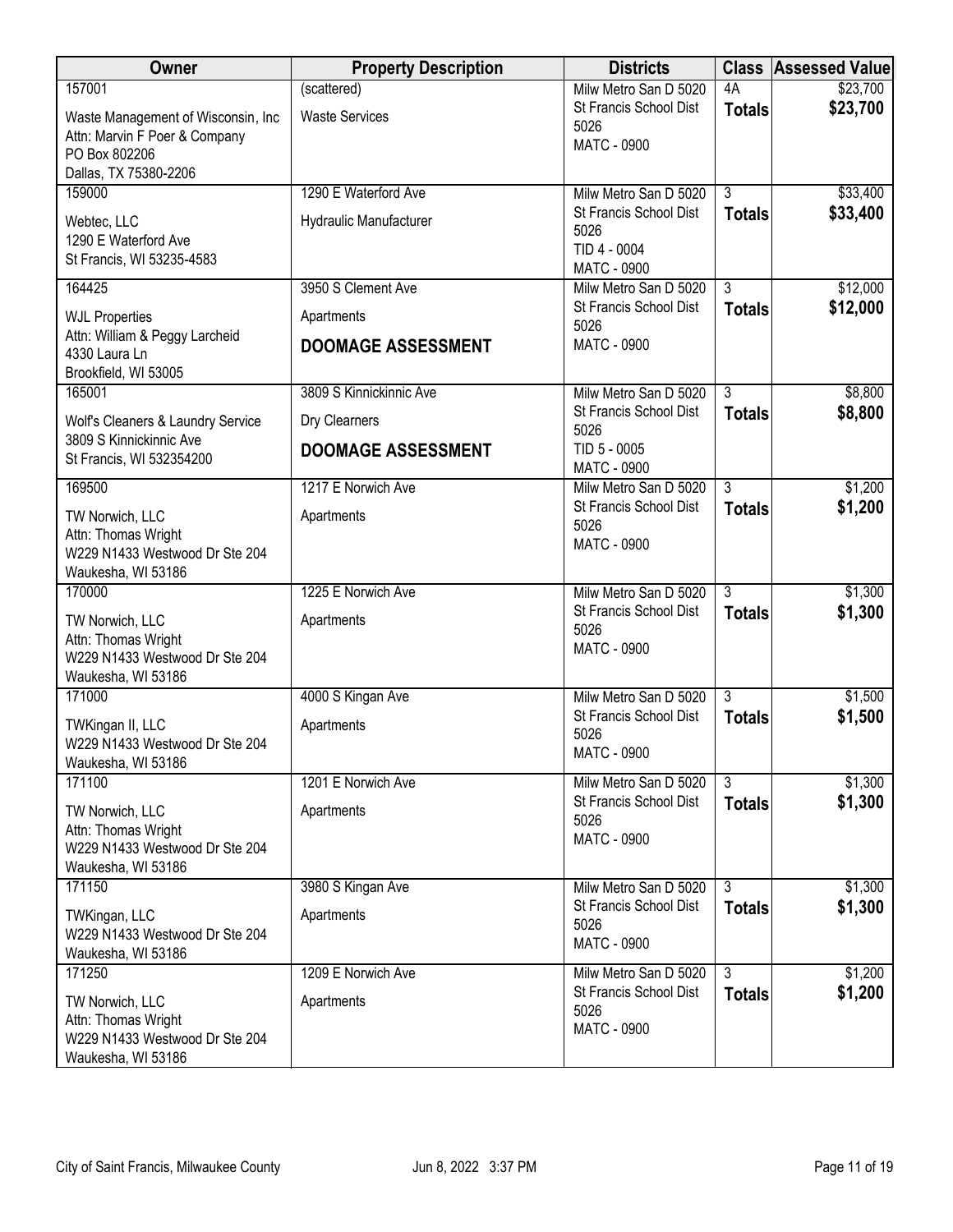| Owner                                                                                               | <b>Property Description</b> | <b>Districts</b>                                                     |                     | <b>Class Assessed Value</b> |
|-----------------------------------------------------------------------------------------------------|-----------------------------|----------------------------------------------------------------------|---------------------|-----------------------------|
| 171300                                                                                              | 2910 E Bolivar Ave          | Milw Metro San D 5020                                                | 3                   | \$5,400                     |
| Mark Thatcher Realty<br>Attn: Mark Thatcher                                                         | Apartments                  | St Francis School Dist<br>5026<br>TID 5 - 0005                       | <b>Totals</b>       | \$5,400                     |
| 12545 Burleigh Rd #12<br>Brookfield, WI 53045                                                       |                             | MATC - 0900                                                          |                     |                             |
| 171306                                                                                              | 2812 E Bolivar Ave          | Milw Metro San D 5020                                                | $\overline{3}$      | \$6,700                     |
| Mark Thatcher Realty<br>12545 W Burleigh Rd #12<br>Brookfield, WI 53005                             | Apartments                  | St Francis School Dist<br>5026<br>TID 5 - 0005<br><b>MATC - 0900</b> | <b>Totals</b>       | \$6,700                     |
| 201202                                                                                              | 2000 E Layton Ave Unit 140  | Milw Metro San D 5020                                                | $\overline{3}$      | \$5,700                     |
| CIT Finance, LLC<br>Attn: Ryan LLC Property Tax<br>Compliance<br>PO Box 460709<br>Houston, TX 77056 | Leasing                     | St Francis School Dist<br>5026<br><b>MATC - 0900</b>                 | <b>Totals</b>       | \$5,700                     |
| 201203                                                                                              | 4267 S Packard Ave          | Milw Metro San D 5020                                                | $\overline{3}$      | \$6,500                     |
| Packard Liquor                                                                                      | Retail                      | St Francis School Dist<br>5026                                       | <b>Totals</b>       | \$6,500                     |
| 4267 S Packard Ave<br>St Francis, WI 53235                                                          | <b>DOOMAGE ASSESSMENT</b>   | <b>MATC - 0900</b>                                                   |                     |                             |
| 201204                                                                                              | 3907 S Lake Dr              | Milw Metro San D 5020                                                | $\overline{3}$      | \$17,500                    |
| Bert's Bar                                                                                          | Tavern                      | St Francis School Dist<br>5026                                       | <b>Totals</b>       | \$17,500                    |
| Attn: Paul Frenn<br>3907 S Lake Dr<br>St Francis, WI 53235                                          | <b>DOOMAGE ASSESSMENT</b>   | TID 5 - 0005<br>MATC - 0900                                          |                     |                             |
| 201209                                                                                              | 3627 S Kinnickinnic Ave     | Milw Metro San D 5020                                                | $\overline{3}$      | \$34,000                    |
| Sacred Heart Senior, LLC                                                                            | Senior Apartments           | St Francis School Dist<br>5026                                       | <b>Totals</b>       | \$34,000                    |
| 32600 Telegraph Rd #102<br>Bingham Farms, MI 48025                                                  | <b>DOOMAGE ASSESSMENT</b>   | <b>MATC - 0900</b>                                                   |                     |                             |
| 201212                                                                                              | 1294 E Waterford Ave        | Milw Metro San D 5020                                                | $\overline{3}$      | \$1,900                     |
| ThemshirtsCom                                                                                       | Sports Apparel              | St Francis School Dist<br>5026                                       | <b>Totals</b>       | \$1,900                     |
| Attn: Josh Blooming<br>1294 E Waterford Ave<br>St Francis, WI 53235                                 | <b>DOOMAGE ASSESSMENT</b>   | TID 4 - 0004<br>MATC - 0900                                          |                     |                             |
| 201213                                                                                              | 4230 S Kinnickinnic Ave     | Milw Metro San D 5020                                                | $\overline{3}$      | \$100                       |
| United Motors, LLC                                                                                  | Sales & Service             | St Francis School Dist<br>5026                                       | 4A<br><b>Totals</b> | \$500<br>\$600              |
| 4230 S Kinnickinnic Ave<br>St Francis, WI 53235                                                     | <b>DOOMAGE ASSESSMENT</b>   | MATC - 0900                                                          |                     |                             |
| 201215                                                                                              | 1602 E Layton Ave           | Milw Metro San D 5020                                                | $\overline{3}$      | \$200                       |
| <b>Airport Motors</b>                                                                               | Sales                       | St Francis School Dist<br>5026                                       | 4A                  | \$2,300                     |
| 1602 E Layton Ave<br>St Francis, WI 53235                                                           | <b>DOOMAGE ASSESSMENT</b>   | TID 4 - 0004                                                         | <b>Totals</b>       | \$2,500                     |
| 201308                                                                                              | 3807 S Packard Ave          | MATC - 0900<br>Milw Metro San D 5020                                 | $\overline{3}$      | \$1,300                     |
|                                                                                                     |                             | St Francis School Dist                                               | <b>Totals</b>       | \$1,300                     |
| Cgp Holdings, LLC<br>PO Box 070072                                                                  | Leasing                     | 5026                                                                 |                     |                             |
| Milwaukee, WI 53207                                                                                 | <b>DOOMAGE ASSESSMENT</b>   | TID 5 - 0005<br><b>MATC - 0900</b>                                   |                     |                             |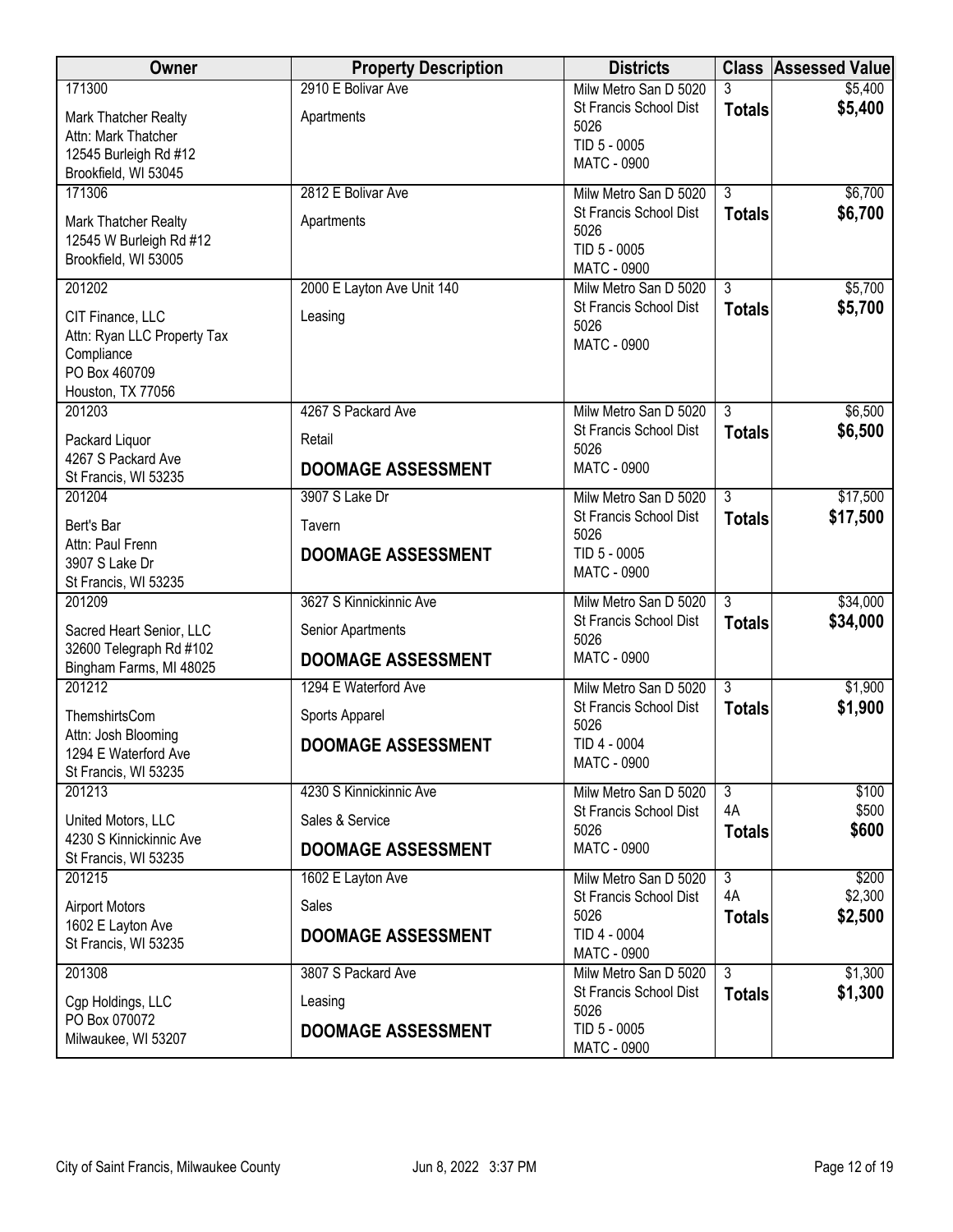| Owner                                           | <b>Property Description</b> | <b>Districts</b>                                |                                 | <b>Class Assessed Value</b> |
|-------------------------------------------------|-----------------------------|-------------------------------------------------|---------------------------------|-----------------------------|
| 201312                                          | 3561 S Kinnickinnic Ave     | Milw Metro San D 5020                           | 3                               | \$5,200                     |
| The Cake Lady & Petite Pastries                 | <b>Bakery</b>               | St Francis School Dist<br>5026                  | Totals                          | \$5,200                     |
| Attn: Karen Smith<br>3561 S Kinnickinnic Ave    | <b>DOOMAGE ASSESSMENT</b>   | MATC - 0900                                     |                                 |                             |
| St Francis, WI 53235                            |                             |                                                 |                                 |                             |
| 201321                                          | 2500 E Howard Ave           | Milw Metro San D 5020                           | $\overline{3}$                  | \$2,800                     |
| GreatAmerica Financial Services Corp            | Leasing                     | St Francis School Dist                          | <b>Totals</b>                   | \$2,800                     |
| 625 1st St Ste 800                              |                             | 5026<br><b>MATC - 0900</b>                      |                                 |                             |
| Cedar Rapids, IA 52401                          |                             |                                                 |                                 |                             |
| 201322                                          | 4400 S Kansas Ave           | Milw Metro San D 5020<br>St Francis School Dist | $\overline{3}$                  | \$1,200<br>\$1,200          |
| GreatAmerica Financial Services Corp            | Leasing                     | 5026                                            | <b>Totals</b>                   |                             |
| 625 1st St Ste 800<br>Cedar Rapids, IA 52401    |                             | TID 4 - 0004                                    |                                 |                             |
|                                                 |                             | MATC - 0900                                     |                                 |                             |
| 201328                                          | 2245 E St Francis Ave       | Milw Metro San D 5020<br>St Francis School Dist | $\overline{3}$<br><b>Totals</b> | \$23,500<br>\$23,500        |
| Redbar Tavern                                   | Tavern                      | 5026                                            |                                 |                             |
| 2245 E St Francis Ave<br>St Francis, WI 53235   | <b>DOOMAGE ASSESSMENT</b>   | <b>MATC - 0900</b>                              |                                 |                             |
| 201331                                          | 4004 S Kinnickinnic Ave     | Milw Metro San D 5020                           | $\overline{3}$                  | \$1,100                     |
| Tech Way, LLC                                   | <b>Auto Services</b>        | St Francis School Dist<br>5026                  | 4A                              | \$500                       |
| Attn: Walid Tabara                              | <b>DOOMAGE ASSESSMENT</b>   | MATC - 0900                                     | <b>Totals</b>                   | \$1,600                     |
| 4004 S Kinnickinnic Ave<br>St Francis, WI 53235 |                             |                                                 |                                 |                             |
| 201336                                          | (scattered)                 | Milw Metro San D 5020                           | $\overline{3}$                  | \$200                       |
| Johnson Controls Security Solutions, LL         | Services                    | St Francis School Dist                          | <b>Totals</b>                   | \$200                       |
| PO Box 5006                                     |                             | 5026                                            |                                 |                             |
| Boca Raton, FL 33431-0806                       |                             | TID 4 - 0004<br>MATC - 0900                     |                                 |                             |
| 201401                                          | 3110 E Allerton Ave         | Milw Metro San D 5020                           | $\overline{\overline{3}}$       | \$72,200                    |
| Accurate Basement Repair, LLC                   | Contractor                  | St Francis School Dist                          | 4A                              | \$1,200                     |
| d.b.a. Accurate Basement Repair                 | <b>DOOMAGE ASSESSMENT</b>   | 5026<br>TID 4 - 0004                            | <b>Totals</b>                   | \$73,400                    |
| 3125 E Allerton Ave<br>Saint Francis, WI 53235  |                             | MATC - 0900                                     |                                 |                             |
| 201413                                          | 4401 S Kansas Ave           | Milw Metro San D 5020                           | $\overline{3}$                  | \$1,900                     |
| <b>Guardian Professional Contracting</b>        | Construction                | St Francis School Dist                          | 4A                              | \$900                       |
| Services, Inc.                                  |                             | 5026<br>TID 4 - 0004                            | <b>Totals</b>                   | \$2,800                     |
| 4401 S Kansas Ave                               |                             | MATC - 0900                                     |                                 |                             |
| St Francis, WI 53235<br>201414                  | (scattered)                 | Milw Metro San D 5020                           | 4A                              | \$800                       |
|                                                 |                             | St Francis School Dist                          | <b>Totals</b>                   | \$800                       |
| Wash<br>2200 W 195th St                         | Laundromat                  | 5026                                            |                                 |                             |
| Torrence, CA 90501                              | <b>DOOMAGE ASSESSMENT</b>   | MATC - 0900                                     |                                 |                             |
| 201417                                          | 4375 S Kansas Ave           | Milw Metro San D 5020                           | $\overline{3}$                  | \$4,700                     |
| KM Logistics, LLC                               | Freight Broker              | St Francis School Dist<br>5026                  | 4A                              | \$1,400<br>\$6,100          |
| 4375 S Kansas Ave                               |                             | TID 4 - 0004                                    | <b>Totals</b>                   |                             |
| St Francis, WI 53235                            |                             | MATC - 0900                                     |                                 |                             |
| 201420                                          | 3550 S Iowa Ave             | Milw Metro San D 5020                           | $\overline{3}$                  | \$37,500                    |
| Mindpool, Inc                                   | Video Production            | St Francis School Dist<br>5026                  | 4A<br><b>Totals</b>             | \$24,000<br>\$61,500        |
| 3550 S lowa Ave<br>St Francis, WI 53235         | <b>DOOMAGE ASSESSMENT</b>   | <b>MATC - 0900</b>                              |                                 |                             |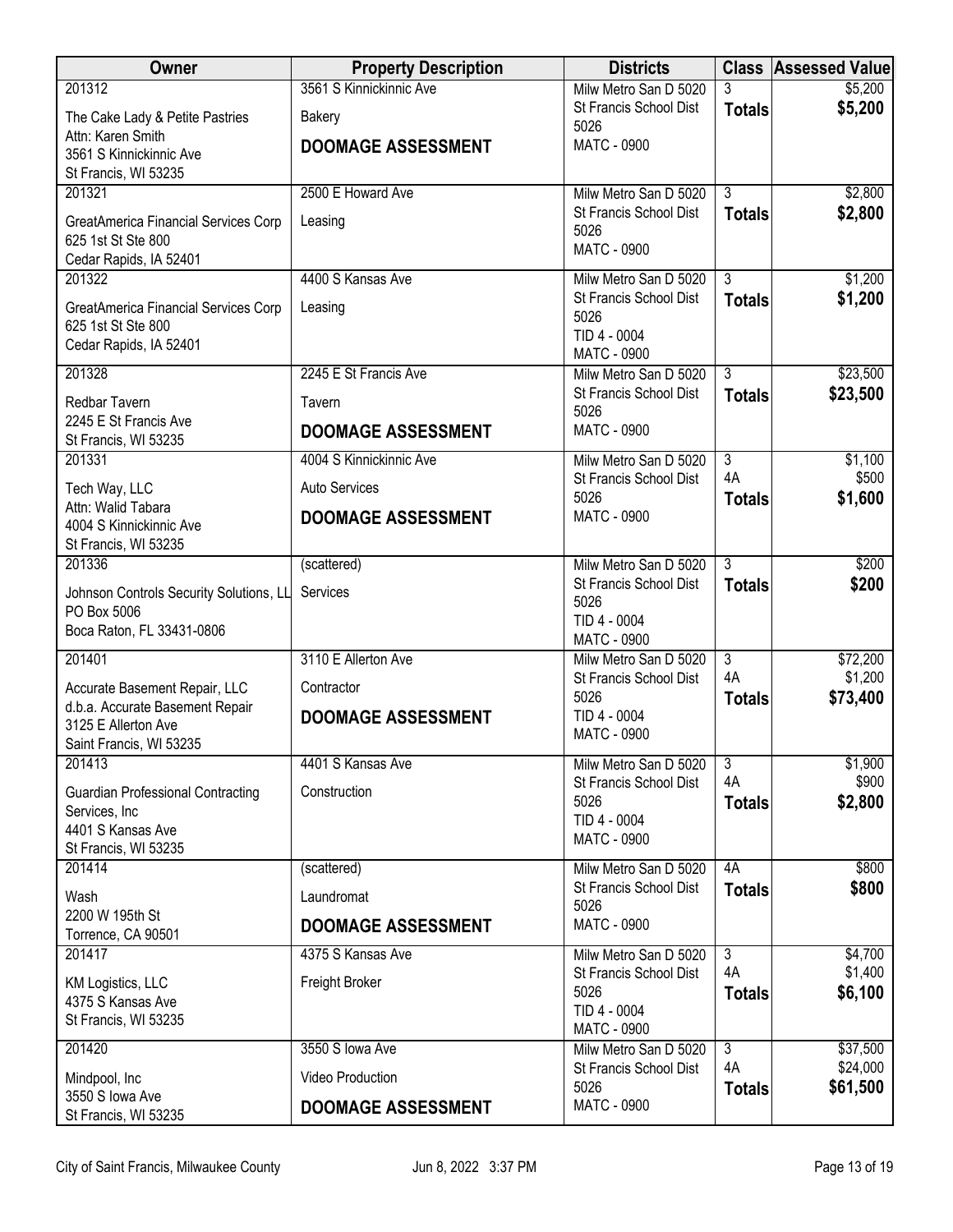| <b>Owner</b>                                   | <b>Property Description</b> | <b>Districts</b>                                |                     | <b>Class Assessed Value</b> |
|------------------------------------------------|-----------------------------|-------------------------------------------------|---------------------|-----------------------------|
| 201423                                         | 4698 S Whitnall Ave Unit 2  | Milw Metro San D 5020                           | 3                   | \$124,400                   |
| Petco Animal Supplies Inc #1698                | Retail                      | St Francis School Dist<br>5026                  | 4A                  | \$13,800<br>\$138,200       |
| PO Box 91119                                   |                             | TID 4 - 0004                                    | <b>Totals</b>       |                             |
| Austin, TX 78709                               |                             | MATC - 0900                                     |                     |                             |
| 201426                                         | 3062 E Layton Ave           | Milw Metro San D 5020                           | $\overline{3}$      | \$1,900                     |
| Rain Massage & Wellness<br>3062 E Layton Ave   | Massage Therapy             | St Francis School Dist<br>5026                  | <b>Totals</b>       | \$1,900                     |
| St Francis, WI 53235                           | <b>DOOMAGE ASSESSMENT</b>   | TID 4 - 0004<br><b>MATC - 0900</b>              |                     |                             |
| 201506                                         | 4607 S Whitnall Ave         | Milw Metro San D 5020                           | $\overline{3}$      | \$3,000                     |
| Neighborhood Bar                               | Tavern                      | St Francis School Dist<br>5026                  | <b>Totals</b>       | \$3,000                     |
| 4607 S Whitnall Ave<br>St Francis, WI 53232    | <b>DOOMAGE ASSESSMENT</b>   | TID 4 - 0004<br><b>MATC - 0900</b>              |                     |                             |
| 201603                                         | 4376 S Kansas Ave           | Milw Metro San D 5020                           | $\overline{3}$      | \$7,500                     |
| Sun Lighting Productions                       | <b>Theatrical Lighting</b>  | St Francis School Dist<br>5026                  | 4A<br><b>Totals</b> | \$100<br>\$7,600            |
| Attn: Richard Sellers                          |                             | TID 4 - 0004                                    |                     |                             |
| 9449 W Mitchell St<br>West Allis, WI 53214     |                             | <b>MATC - 0900</b>                              |                     |                             |
| 201607                                         | 2300 E Layton Ave           | Milw Metro San D 5020                           | $\overline{3}$      | \$116,900                   |
| Wings of Milwaukee, Inc                        | Restaurant                  | St Francis School Dist                          | 4A                  | \$14,100                    |
| d.b.a. Wingstop                                | <b>DOOMAGE ASSESSMENT</b>   | 5026<br>TID 4 - 0004                            | <b>Totals</b>       | \$131,000                   |
| 5005 Newport Dr Ste 501                        |                             | MATC - 0900                                     |                     |                             |
| Rolling Meadows, IL 60008-3841<br>201608       | (scattered)                 | Milw Metro San D 5020                           | $\overline{3}$      | \$5,300                     |
|                                                |                             | St Francis School Dist                          | <b>Totals</b>       | \$5,300                     |
| A & O Entertainment, LLC<br>1143 Mary Hill Cir |                             | 5026                                            |                     |                             |
| Hartland, WI 53029-8009                        | <b>DOOMAGE ASSESSMENT</b>   | MATC - 0900                                     |                     |                             |
| 201609                                         | 3724 S Kinnickinnic Ave     | Milw Metro San D 5020                           | $\overline{3}$      | \$4,900                     |
| Lovely Salon and Spa                           | Salon                       | St Francis School Dist                          | <b>Totals</b>       | \$4,900                     |
| 3724 S Kinnickinnic Ave                        | <b>DOOMAGE ASSESSMENT</b>   | 5026<br><b>MATC - 0900</b>                      |                     |                             |
| St Francis, WI 53235<br>201610                 | 4155 S Lake Dr              | Milw Metro San D 5020                           | $\sqrt{3}$          | \$13,500                    |
| Raymond J. Perry                               | Apartments                  | St Francis School Dist                          | <b>Totals</b>       | \$13,500                    |
| PO Box 606                                     |                             | 5026<br>TID 5 - 0005                            |                     |                             |
| Brookfield, WI 53008                           | <b>DOOMAGE ASSESSMENT</b>   | MATC - 0900                                     |                     |                             |
| 201611                                         | 4145 S Lake Dr              | Milw Metro San D 5020<br>St Francis School Dist | $\overline{3}$      | \$13,500                    |
| Raymond J. Perry<br>PO Box 606                 | Apartments                  | 5026                                            | <b>Totals</b>       | \$13,500                    |
| Brookfield, WI 53008                           | <b>DOOMAGE ASSESSMENT</b>   | TID 5 - 0005<br>MATC - 0900                     |                     |                             |
| 201612                                         | 3755 E Denton Ave           | Milw Metro San D 5020                           | $\overline{3}$      | \$80,000                    |
| Raymond J. Perry                               | Apartments                  | St Francis School Dist<br>5026                  | <b>Totals</b>       | \$80,000                    |
| PO Box 606                                     | <b>DOOMAGE ASSESSMENT</b>   | TID 5 - 0005                                    |                     |                             |
| Brookfield, WI 53008                           |                             | MATC - 0900                                     |                     |                             |
| 201615                                         | 2450 E Layton Ave           | Milw Metro San D 5020                           |                     |                             |
| CBD Partners, LLC                              | Retail                      | St Francis School Dist<br>5026                  | <b>Totals</b>       |                             |
| Attn: Jan D'Amour<br>3559 N Summit Ave         |                             | TID 4 - 0004                                    |                     |                             |
| Milwaukee, WI 53211                            |                             | MATC - 0900                                     |                     |                             |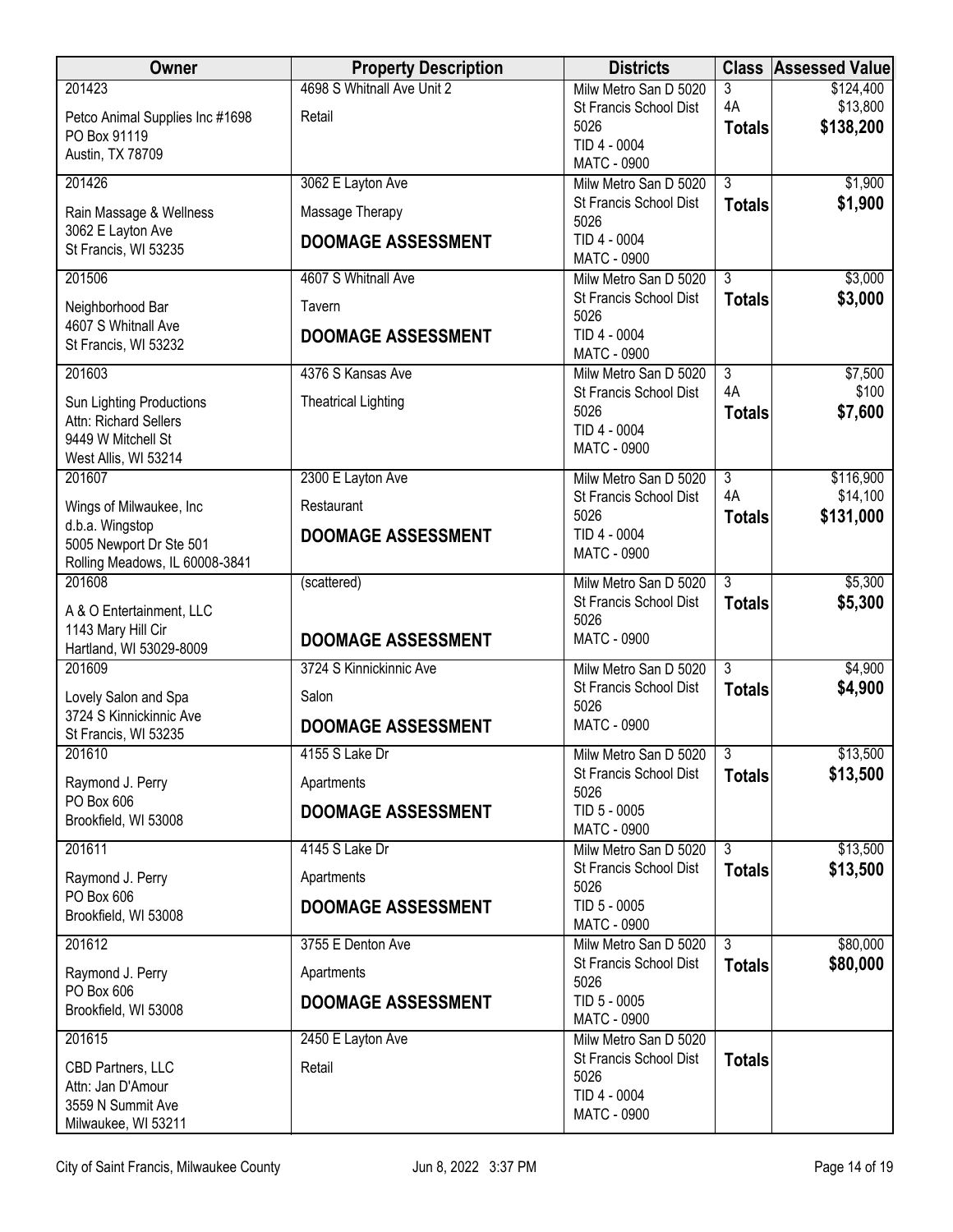| <b>Owner</b>                                                                                                         | <b>Property Description</b> | <b>Districts</b>                                                     |                     | <b>Class Assessed Value</b> |
|----------------------------------------------------------------------------------------------------------------------|-----------------------------|----------------------------------------------------------------------|---------------------|-----------------------------|
| 201630                                                                                                               | (scattered)                 | Milw Metro San D 5020                                                | 3                   | \$5,800                     |
| Kenny's Amusements                                                                                                   | Amusement                   | St Francis School Dist<br>5026                                       | <b>Totals</b>       | \$5,800                     |
| 6230 Pennsylvania Ave<br>Cudahy, WI 53110                                                                            | <b>DOOMAGE ASSESSMENT</b>   | <b>MATC - 0900</b>                                                   |                     |                             |
| 201704                                                                                                               | (scattered)                 | Milw Metro San D 5020                                                | $\overline{3}$      | \$1,200                     |
| Great Lakes Coca-Cola Distribution, LLO<br>Attn: Property Tax Dept<br>6250 N River Rd Ste 9000<br>Rosemont, IL 60018 | Wholesale                   | St Francis School Dist<br>5026<br><b>MATC - 0900</b>                 | <b>Totals</b>       | \$1,200                     |
| 201705                                                                                                               | 1800 E Bolivar Ave          | Milw Metro San D 5020                                                | $\overline{3}$      | \$6,100                     |
| Bird Ladder & Equipment Co, Inc.<br>1800 E Bolivar Ave<br>St Francis, WI 53235                                       | Sales & Service             | St Francis School Dist<br>5026<br>TID 4 - 0004<br><b>MATC - 0900</b> | 4A<br><b>Totals</b> | \$600<br>\$6,700            |
| 201707                                                                                                               | 4698 S Whitnall Ave Unit 8  | Milw Metro San D 5020                                                | $\overline{3}$      | \$6,300                     |
| Metro By T-Mobile                                                                                                    | Retail                      | St Francis School Dist                                               | <b>Totals</b>       | \$6,300                     |
| 4698 S Whitnall Ave<br>St Francis, WI 53235                                                                          | <b>DOOMAGE ASSESSMENT</b>   | 5026<br>TID 4 - 0004<br><b>MATC - 0900</b>                           |                     |                             |
| 201709                                                                                                               | 3090 E Layton Ave           | Milw Metro San D 5020                                                | $\overline{3}$      | \$16,000                    |
| Serendipity Salon and Spa, LLC                                                                                       | Salon                       | St Francis School Dist<br>5026                                       | <b>Totals</b>       | \$16,000                    |
| 3090 E Layton Ave<br>St Francis, WI 53235-5735                                                                       | <b>DOOMAGE ASSESSMENT</b>   | TID 4 - 0004<br><b>MATC - 0900</b>                                   |                     |                             |
| 201711                                                                                                               | 3554 E Sivyer Ave           | Milw Metro San D 5020                                                | $\overline{3}$      | \$500                       |
| Victoria's Hair Portraits<br>3554 E Sivyer Ave<br>St Francis, WI 53235                                               | Salon                       | St Francis School Dist<br>5026<br>TID 5 - 0005<br><b>MATC - 0900</b> | <b>Totals</b>       | \$500                       |
| 201712                                                                                                               | 4630 S Brust Ave Unit 400   | Milw Metro San D 5020                                                | $\overline{3}$      | \$20,900                    |
| IBCC Industries, Inc.<br>4630 S Brust Ave Ste 400<br>St Francis, WI 53235                                            | Sales                       | St Francis School Dist<br>5026<br>TID 4 - 0004<br><b>MATC - 0900</b> | 4A<br><b>Totals</b> | \$57,800<br>\$78,700        |
| 201713                                                                                                               | 4430 S Kansas Ave           | Milw Metro San D 5020 3                                              |                     | \$38,000                    |
| Snap Logistics, LLC<br>4430 S Kansas Ave<br>St Francis, WI 53235                                                     | Trucking                    | St Francis School Dist<br>5026<br>TID 4 - 0004<br>MATC - 0900        | 4A<br><b>Totals</b> | \$500<br>\$38,500           |
| 201714                                                                                                               | 4250 S Nevada Ave           | Milw Metro San D 5020                                                | $\overline{3}$      | \$2,700                     |
| Continental Carbonic Products, Inc<br>4250 S Nevada Ave                                                              | Sales & Service             | St Francis School Dist<br>5026                                       | <b>Totals</b>       | \$2,700                     |
| St Francis, WI 53235                                                                                                 | <b>DOOMAGE ASSESSMENT</b>   | TID 4 - 0004<br><b>MATC - 0900</b>                                   |                     |                             |
| 201719                                                                                                               | 3070 E Layton Ave           | Milw Metro San D 5020                                                | $\overline{3}$      | \$8,000                     |
| World Finance Corporation of Wisconsin<br>PO Box 4747<br>Oak Brook, IL 60522-4747                                    | <b>Financial Services</b>   | St Francis School Dist<br>5026<br>TID 4 - 0004<br>MATC - 0900        | 4A<br><b>Totals</b> | \$200<br>\$8,200            |
| 201721                                                                                                               | 3074 E Layton Ave           | Milw Metro San D 5020                                                | $\overline{3}$      | \$400                       |
| Farmer Bros Co<br>Attn: Tax Dept<br>1912 Farmer Brothers Dr<br>Northlake, TX 76262                                   | Wholesale                   | St Francis School Dist<br>5026<br>TID 4 - 0004<br><b>MATC - 0900</b> | <b>Totals</b>       | \$400                       |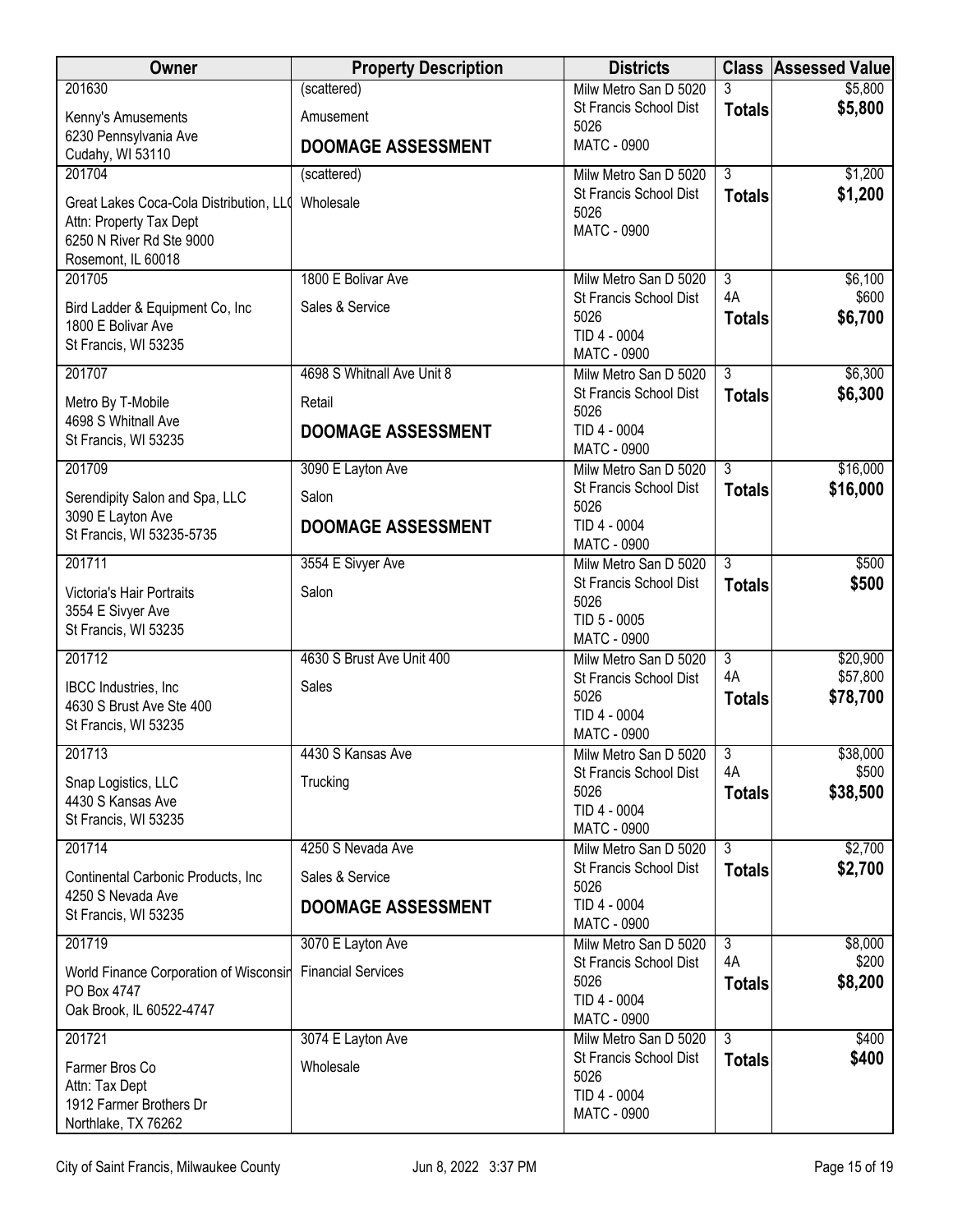| Owner                                                      | <b>Property Description</b> | <b>Districts</b>                                | <b>Class</b>                    | <b>Assessed Value</b> |
|------------------------------------------------------------|-----------------------------|-------------------------------------------------|---------------------------------|-----------------------|
| 201722                                                     | 4692 S Whitnall Ave         | Milw Metro San D 5020                           | 3                               | \$1,000               |
| First-Citizens Bank & Trust Company                        | Leasing                     | St Francis School Dist<br>5026                  | <b>Totals</b>                   | \$1,000               |
| Attn: Ryan Tax Compliance Services,<br><b>LLC</b>          |                             | TID 4 - 0004                                    |                                 |                       |
| PO Box 460709                                              |                             | <b>MATC - 0900</b>                              |                                 |                       |
| Houston, TX 77056                                          |                             |                                                 |                                 |                       |
| 201803                                                     | 4225 S Lake Dr              | Milw Metro San D 5020                           | 4A                              | \$2,800               |
| Compass 2K12 Services, LLC                                 | Services                    | St Francis School Dist<br>5026                  | <b>Totals</b>                   | \$2,800               |
| PO Box 30188                                               |                             | TID 5 - 0005                                    |                                 |                       |
| Charlotte, NC 28230                                        |                             | <b>MATC - 0900</b>                              |                                 |                       |
| 201804                                                     | 3550 E Sivyer Ave           | Milw Metro San D 5020<br>St Francis School Dist | $\overline{3}$<br><b>Totals</b> | \$900<br>\$900        |
| State Farm Mutual Auto Insurance                           | Sales                       | 5026                                            |                                 |                       |
| Company<br>PO Box 2155                                     |                             | TID 5 - 0005                                    |                                 |                       |
| Bloomington, IL 61702                                      |                             | MATC - 0900                                     |                                 |                       |
| 201805                                                     | 1301 E Waterford Ave Unit A | Milw Metro San D 5020                           | $\overline{3}$                  | \$2,300               |
| Marlin Leasing                                             | Leasing                     | St Francis School Dist<br>5026                  | <b>Totals</b>                   | \$2,300               |
| PO Box 31308<br>Charlotte, NC 28237                        |                             | TID 4 - 0004                                    |                                 |                       |
|                                                            |                             | <b>MATC - 0900</b>                              |                                 |                       |
| 201806                                                     | 3048 E Layton Ave           | Milw Metro San D 5020<br>St Francis School Dist | $\overline{3}$<br><b>Totals</b> | \$800<br>\$800        |
| American Greetings Corp                                    | Retail                      | 5026                                            |                                 |                       |
| One American Blvd<br>Cleveland, OH 44145                   |                             | TID 4 - 0004                                    |                                 |                       |
| 201807                                                     | 1915 E Tripoli Ave          | <b>MATC - 0900</b><br>Milw Metro San D 5020     | $\overline{3}$                  | \$11,000              |
|                                                            |                             | St Francis School Dist                          | 4A                              | \$100                 |
| NSH South Shore, LLC<br>d.b.a. South Shore Health Services | Assisted Living             | 5026                                            | <b>Totals</b>                   | \$11,100              |
| 640 N Vel R Phillips Ave                                   |                             | <b>MATC - 0900</b>                              |                                 |                       |
| <b>Ste 200</b>                                             |                             |                                                 |                                 |                       |
| Milwaukee, WI 53203<br>201808                              | (scattered)                 | Milw Metro San D 5020                           | $\overline{3}$                  | \$200                 |
|                                                            |                             | St Francis School Dist                          | <b>Totals</b>                   | \$200                 |
| Muzak, LLC<br>PO Box 460049                                | Services                    | 5026                                            |                                 |                       |
| Dept 616                                                   |                             | TID 4 - 0004<br>MATC - 0900                     |                                 |                       |
| Houston, TX 77056                                          |                             |                                                 |                                 |                       |
| 201809                                                     | 3048 E Layton Ave           | Milw Metro San D 5020<br>St Francis School Dist | $\overline{3}$<br>4A            | \$33,200<br>\$14,100  |
| Dolgencorp, LLC<br>d.b.a. Dollar General #19325            | Leasing                     | 5026                                            | <b>Totals</b>                   | \$47,300              |
| Attn: Corporate Tax Consulting                             |                             | TID 4 - 0004                                    |                                 |                       |
| PO Box 503410                                              |                             | <b>MATC - 0900</b>                              |                                 |                       |
| Indianapolis, IN 46250-8410                                |                             |                                                 |                                 |                       |
| 201811                                                     | 2408 E St Francis Ave       | Milw Metro San D 5020<br>St Francis School Dist | $\overline{3}$<br><b>Totals</b> | \$3,300<br>\$3,300    |
| The Jewelers Guild<br>2408 E St Francis Ave                | Retail                      | 5026                                            |                                 |                       |
| Saint Francis, WI 53235                                    | <b>DOOMAGE ASSESSMENT</b>   | <b>MATC - 0900</b>                              |                                 |                       |
| 201902                                                     | 4264 S Packard Ave          | Milw Metro San D 5020                           | $\overline{3}$                  | \$1,100               |
| Fm Auto                                                    | Services                    | St Francis School Dist<br>5026                  | <b>Totals</b>                   | \$1,100               |
| 4264 S Packard Ave                                         | <b>DOOMAGE ASSESSMENT</b>   | TID 5 - 0005                                    |                                 |                       |
| Saint Francis, WI 53235                                    |                             | <b>MATC - 0900</b>                              |                                 |                       |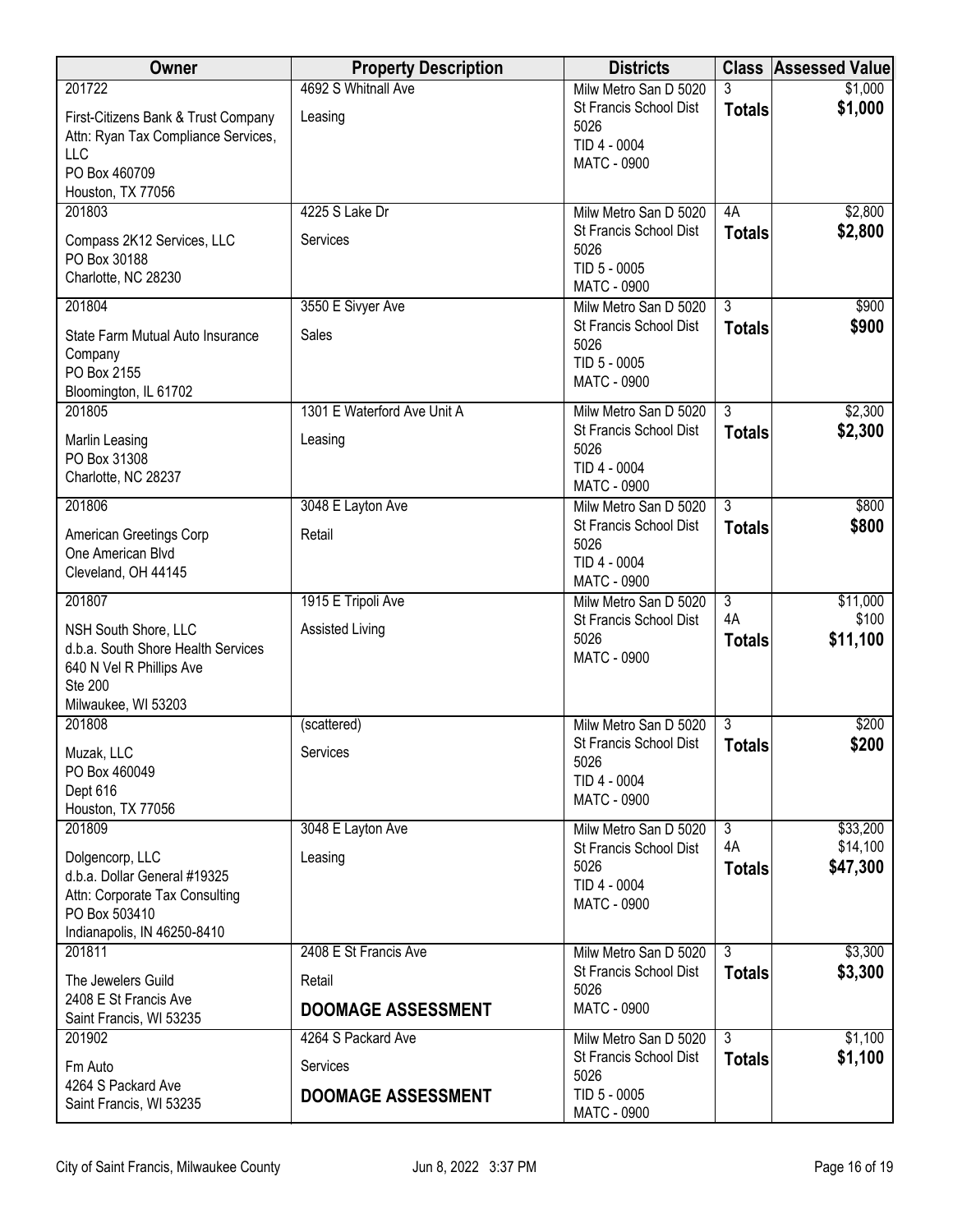| Owner                                                                       | <b>Property Description</b> | <b>Districts</b>                                |                                 | <b>Class Assessed Value</b> |
|-----------------------------------------------------------------------------|-----------------------------|-------------------------------------------------|---------------------------------|-----------------------------|
| 201904                                                                      | 3545 S Kinnickinnic Ave     | Milw Metro San D 5020                           | 3                               | \$12,500                    |
| PNC Equipment Finance, LLC                                                  | Leasing                     | St Francis School Dist<br>5026                  | <b>Totals</b>                   | \$12,500                    |
| 995 Dalton Ave                                                              |                             | <b>MATC - 0900</b>                              |                                 |                             |
| Cincinnati, OH 45203<br>201905                                              | 4230 S Nicholson Ave        | Milw Metro San D 5020                           | $\overline{3}$                  | \$3,000                     |
|                                                                             |                             | St Francis School Dist                          | <b>Totals</b>                   | \$3,000                     |
| Sharp Leasing USA Corp<br>PO Box 4900                                       | Leasing                     | 5026                                            |                                 |                             |
| Department 240                                                              |                             | TID 5 - 0005                                    |                                 |                             |
| Scottsdale, AZ 85261                                                        |                             | <b>MATC - 0900</b>                              |                                 |                             |
| 201908                                                                      | 3284 E Norwich Ave          | Milw Metro San D 5020                           | $\overline{3}$                  | \$800                       |
| Mike's Cleaning Service                                                     | Services                    | St Francis School Dist<br>5026                  | 4A<br><b>Totals</b>             | \$100<br>\$900              |
| 3284 E Norwich Ave                                                          | <b>DOOMAGE ASSESSMENT</b>   | <b>MATC - 0900</b>                              |                                 |                             |
| Saint Francis, WI 53235<br>201909                                           | 4016 S Packard Ave          | Milw Metro San D 5020                           | $\overline{3}$                  | \$2,400                     |
|                                                                             | Commercial                  | St Francis School Dist                          | <b>Totals</b>                   | \$2,400                     |
| Wabasha Leasing, LLC<br>PO Box 80615                                        |                             | 5026                                            |                                 |                             |
| Indianapolis, IN 46280                                                      |                             | TID 5 - 0005<br>MATC - 0900                     |                                 |                             |
| 201911                                                                      | 4247 S Packard Ave          | Milw Metro San D 5020                           | $\overline{3}$                  | \$400                       |
| American Family Mutual Insurance Co.,                                       | Services                    | St Francis School Dist                          | <b>Totals</b>                   | \$400                       |
| S.I.                                                                        |                             | 5026                                            |                                 |                             |
| PO Box 4747                                                                 |                             | <b>MATC - 0900</b>                              |                                 |                             |
| Oak Brook, IL 60522-4747                                                    |                             |                                                 |                                 |                             |
| 201912                                                                      | 3558 E Sivyer Ave           | Milw Metro San D 5020<br>St Francis School Dist | $\overline{3}$<br><b>Totals</b> | \$11,000<br>\$11,000        |
| La Finca Cafe Y Artisanias                                                  | Restaurant                  | 5026                                            |                                 |                             |
| 3558 E Sivyer Ave<br>Saint Francis, WI 53235                                | <b>DOOMAGE ASSESSMENT</b>   | TID 5 - 0005                                    |                                 |                             |
| 201913                                                                      | 3701 S Packard Ave          | <b>MATC - 0900</b><br>Milw Metro San D 5020     | 4A                              | \$200                       |
|                                                                             |                             | St Francis School Dist                          | <b>Totals</b>                   | \$200                       |
| Heart Revival Center For Belonging<br>d.b.a. I Classical Yoga and Mediation | Wellness                    | 5026                                            |                                 |                             |
| 3701 S Packard Ave                                                          | <b>DOOMAGE ASSESSMENT</b>   | TID 5 - 0005                                    |                                 |                             |
| Saint Francis, WI 53235                                                     |                             | <b>MATC - 0900</b>                              |                                 |                             |
| 201914                                                                      | 3801 S Kinnickinnic Ave     | Milw Metro San D 5020                           | $\overline{3}$                  | \$8,500                     |
| St Francis Auto Repair                                                      | Services                    | St Francis School Dist<br>5026                  | 4A<br><b>Totals</b>             | \$500<br>\$9,000            |
| 3801 S Kinnickinnic Ave<br>Saint Francis, WI 53235                          | <b>DOOMAGE ASSESSMENT</b>   | TID 5 - 0005                                    |                                 |                             |
| 201915                                                                      | 3546 E Sivyer Ave           | <b>MATC - 0900</b><br>Milw Metro San D 5020     | 3                               | \$11,800                    |
|                                                                             |                             | St Francis School Dist                          | 4A                              | \$46,200                    |
| Edward D Jones & Co., LP<br>d.b.a. Branch Tax #05006                        | <b>Financial Services</b>   | 5026                                            | <b>Totals</b>                   | \$58,000                    |
| PO Box 66528                                                                |                             | TID 5 - 0005                                    |                                 |                             |
| Saint Louis, MO 63166                                                       |                             | <b>MATC - 0900</b>                              |                                 |                             |
| 202001                                                                      | 1570 E Bolivar Ave          | Milw Metro San D 5020                           | $\overline{3}$                  | \$6,700                     |
| Ricoh Usa, Inc                                                              | Leasing                     | St Francis School Dist<br>5026                  | <b>Totals</b>                   | \$6,700                     |
| PO Box 3850<br>Manchester, NH 03105                                         |                             | TID 4 - 0004                                    |                                 |                             |
|                                                                             |                             | <b>MATC - 0900</b>                              |                                 |                             |
| 202004                                                                      | 1804 E Layton Ave           | Milw Metro San D 5020<br>St Francis School Dist | $\overline{3}$                  | \$1,600<br>\$1,600          |
| De Lage Landen Financial Services, Inc                                      | Leasing                     | 5026                                            | <b>Totals</b>                   |                             |
| 1111 Old Eagle School Rd<br>Wayne, PA 19087                                 |                             | TID 4 - 0004                                    |                                 |                             |
|                                                                             |                             | MATC - 0900                                     |                                 |                             |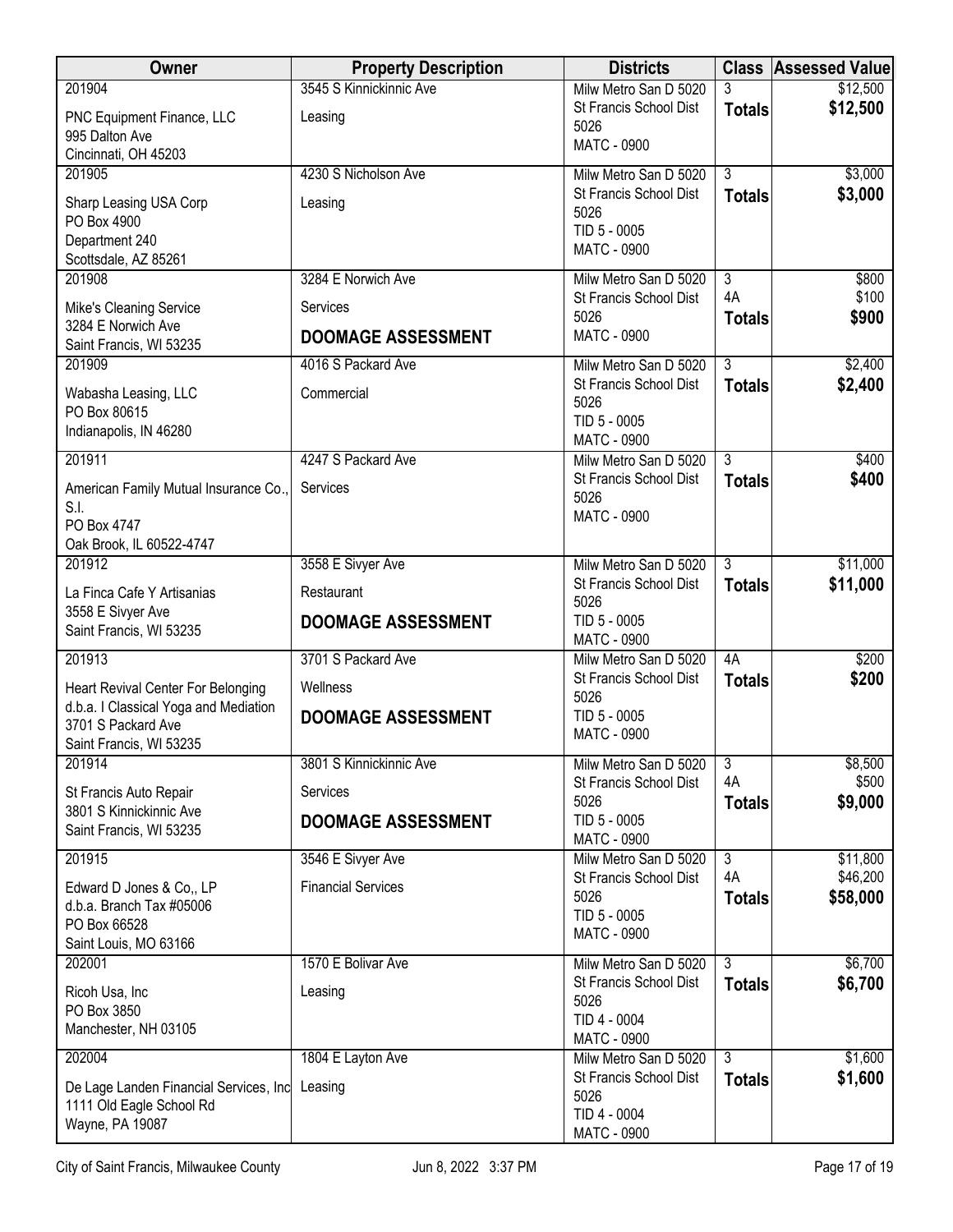| Owner                                                | <b>Property Description</b>    | <b>Districts</b>                                |                                 | <b>Class Assessed Value</b> |
|------------------------------------------------------|--------------------------------|-------------------------------------------------|---------------------------------|-----------------------------|
| 202005                                               | 4000 S Lake Dr                 | Milw Metro San D 5020                           | 3                               | \$20,000                    |
| The Mariner Apartments                               | Apartments                     | St Francis School Dist<br>5026                  | <b>Totals</b>                   | \$20,000                    |
| 4000 S Lake Dr<br>Saint Francis, WI 53235            | <b>DOOMAGE ASSESSMENT</b>      | TID 5 - 0005                                    |                                 |                             |
|                                                      |                                | <b>MATC - 0900</b>                              |                                 |                             |
| 202006                                               | 1775 E Bolivar Ave             | Milw Metro San D 5020<br>St Francis School Dist | $\overline{3}$<br><b>Totals</b> | \$5,200<br>\$5,200          |
| Dog City Hotel and Spa<br>1775 E Bolivar Ave         | Services                       | 5026                                            |                                 |                             |
| Saint Francis, WI 53235                              | <b>DOOMAGE ASSESSMENT</b>      | TID 4 - 0004                                    |                                 |                             |
| 202008                                               | 4698 S Whitnall Ave Unit 3-4   | <b>MATC - 0900</b><br>Milw Metro San D 5020     | $\overline{3}$                  | \$61,700                    |
|                                                      |                                | St Francis School Dist                          | 4A                              | \$711,900                   |
| <b>BDP Pewaukee WI, LLC</b><br>d.b.a. Planet Fitness | <b>Fitness</b>                 | 5026                                            | <b>Totals</b>                   | \$773,600                   |
| 717 Eisenhower Dr Ste D                              |                                | TID 4 - 0004                                    |                                 |                             |
| Kimberly, WI 54136-2155                              |                                | <b>MATC - 0900</b>                              |                                 |                             |
| 202101                                               | (scattered)                    | Milw Metro San D 5020<br>St Francis School Dist | $\overline{3}$                  | \$5,000                     |
| Florida's Natural Food Service, Inc.                 | Services                       | 5026                                            | <b>Totals</b>                   | \$5,000                     |
| 20205 Hwy 27<br>Lake Wales, FL 33853                 |                                | <b>MATC - 0900</b>                              |                                 |                             |
| 202102                                               | 4250 S Nevada Ave              | Milw Metro San D 5020                           | $\overline{3}$                  | \$400                       |
| Lytx, Inc                                            | Driver Risk Management         | St Francis School Dist                          | <b>Totals</b>                   | \$400                       |
| PO Box 80615                                         |                                | 5026                                            |                                 |                             |
| Indianapolis, IN 46280                               |                                | TID 4 - 0004<br><b>MATC - 0900</b>              |                                 |                             |
| 202103                                               | 3775 S Packard Ave Unit A      | Milw Metro San D 5020                           | $\overline{3}$                  | \$9,200                     |
| MKE Design Build, LLC                                | Construction                   | St Francis School Dist                          | 4A                              | \$100                       |
| 3775 S Packard Ave Unit A                            |                                | 5026<br>TID 5 - 0005                            | <b>Totals</b>                   | \$9,300                     |
| St Francis, WI 53235-4303                            |                                | <b>MATC - 0900</b>                              |                                 |                             |
| 202201                                               | 3767 S Kinnickinnic Ave        | Milw Metro San D 5020                           | $\overline{3}$                  | \$1,700                     |
| Data Sales Co Inc                                    | Leasing                        | St Francis School Dist<br>5026                  | <b>Totals</b>                   | \$1,700                     |
| 3450 W Burnsville Pkwy                               |                                | <b>MATC - 0900</b>                              |                                 |                             |
| Burnsville, MN 55337<br>202202                       | 4698 S Whitnall Ave            | Milw Metro San D 5020                           | $\overline{3}$                  | \$1,700                     |
| Nestle Usa, Inc.                                     |                                | St Francis School Dist                          | <b>Totals</b>                   | \$1,700                     |
| PO Box 4900                                          |                                | 5026                                            |                                 |                             |
| Scottsdale, AZ 85261                                 |                                | TID 4 - 0004<br><b>MATC - 0900</b>              |                                 |                             |
| 202203                                               | 4200 S Lake Dr                 | Milw Metro San D 5020                           | 4A                              | \$16,200                    |
| WM Compactor Solutions, Inc.                         | <b>Waste Services</b>          | St Francis School Dist                          | <b>Totals</b>                   | \$16,200                    |
| Attn: Marvin F Poer & Company                        |                                | 5026<br>TID 5 - 0005                            |                                 |                             |
| PO Box 802206                                        |                                | <b>MATC - 0900</b>                              |                                 |                             |
| Dallas, TX 75380-2206<br>202204                      | 3775 S Packard Ave Unit A      | Milw Metro San D 5020                           | $\overline{3}$                  | \$5,400                     |
| GreatAmerica Financial Services Corp                 | Leasing                        | St Francis School Dist                          | <b>Totals</b>                   | \$5,400                     |
| 625 1st St Ste 800                                   |                                | 5026                                            |                                 |                             |
| Cedar Rapids, IA 52401                               |                                | TID 5 - 0005<br><b>MATC - 0900</b>              |                                 |                             |
| 202205                                               | 3770 S Pennsylvania Ave Unit 2 | Milw Metro San D 5020                           | $\overline{3}$                  | \$4,100                     |
| Plant Goods, LLC                                     | Retail                         | St Francis School Dist                          | 4A                              | \$1,400                     |
| 3770 S Pennsylvania Ave Unit 2                       |                                | 5026<br>MATC - 0900                             | <b>Totals</b>                   | \$5,500                     |
| St Francis, WI 53235                                 |                                |                                                 |                                 |                             |